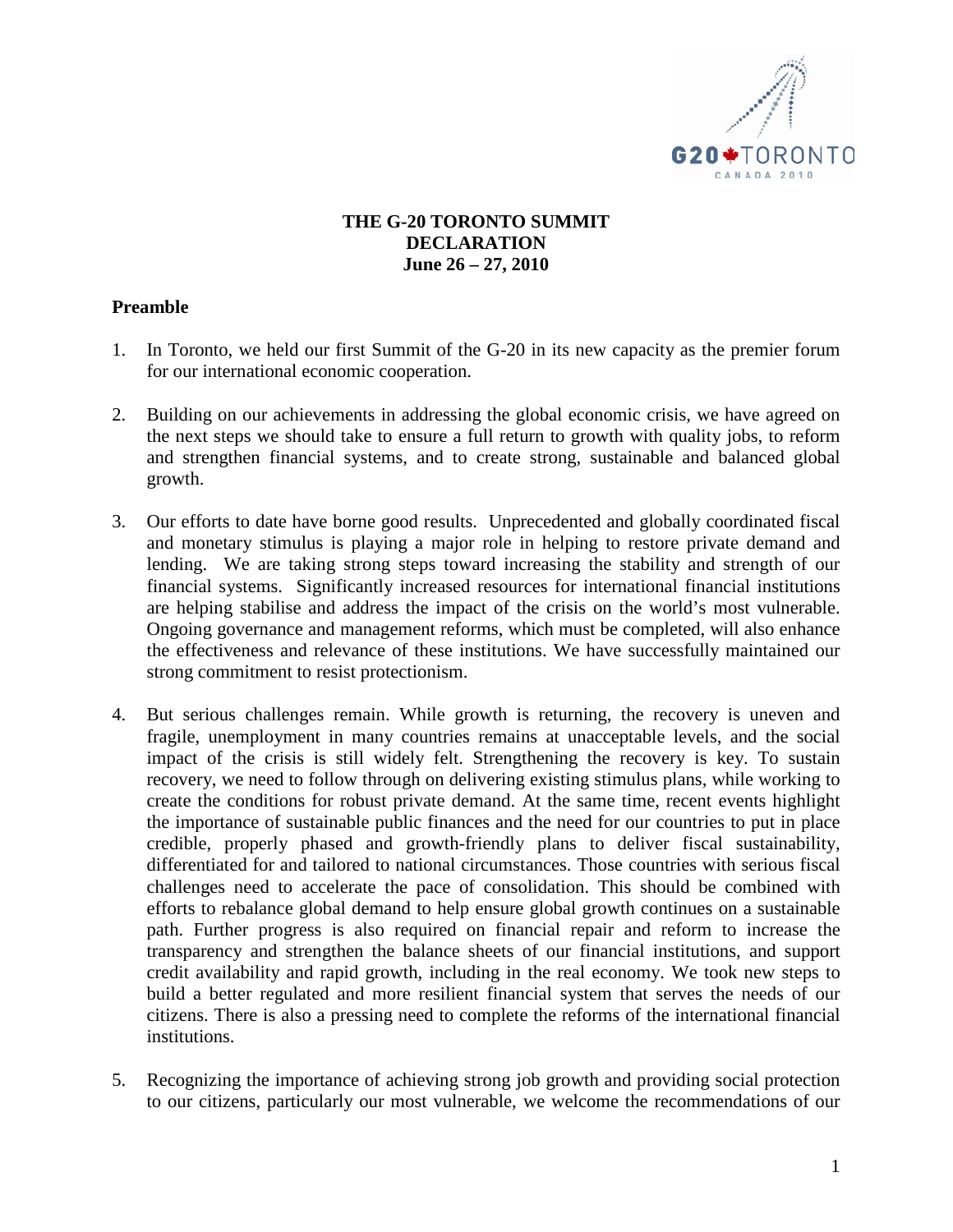

Labour and Employment Ministers, who met in April 2010, and the training strategy prepared by the International Labour Organization (ILO) in collaboration with the Organisation for Economic Co-operation and Development (OECD).

6. We are determined to be accountable for the commitments we have made, and have instructed our Ministers and officials to take all necessary steps to implement them fully within agreed timelines.

### **The Framework for Strong, Sustainable and Balanced Growth**

- 7. The G-20's highest priority is to safeguard and strengthen the recovery and lay the foundation for strong, sustainable and balanced growth, and strengthen our financial systems against risks. We therefore welcome the actions taken and commitments made by a number of G-20 countries to boost demand and rebalance growth, strengthen our public finances, and make our financial systems stronger and more transparent. These measures represent substantial contributions to our collective well-being and build on previous actions. We will continue to co-operate and undertake appropriate actions to bolster economic growth and foster a strong and lasting recovery.
- 8. The Framework for Strong, Sustainable and Balanced Growth that we launched in Pittsburgh is the means to achieving our shared objectives, by assessing the collective consistency of policy actions and strengthening policy frameworks.
- 9. We have completed the first stage of our Mutual Assessment Process and we concluded that we can do much better. The IMF and World Bank estimate that if we choose a more ambitious path of reforms, over the medium term:
	- global output would be higher by almost \$4 trillion;
	- tens of millions more jobs would be created;
	- even more people would be lifted out of poverty; and
	- global imbalances would be significantly reduced.

Increasing global growth on a sustainable basis is the most important step we can take in improving the lives of all of our citizens, including those in the poorest countries.

- 10. We are committed to taking concerted actions to sustain the recovery, create jobs and to achieve stronger, more sustainable and more balanced growth. These will be differentiated and tailored to national circumstances. We agreed today on:
	- Following through on fiscal stimulus and communicating "growth friendly" fiscal consolidation plans in advanced countries that will be implemented going forward. Sound fiscal finances are essential to sustain recovery, provide flexibility to respond to new shocks, ensure the capacity to meet the challenges of aging populations, and avoid leaving future generations with a legacy of deficits and debt. The path of adjustment must be carefully calibrated to sustain the recovery in private demand.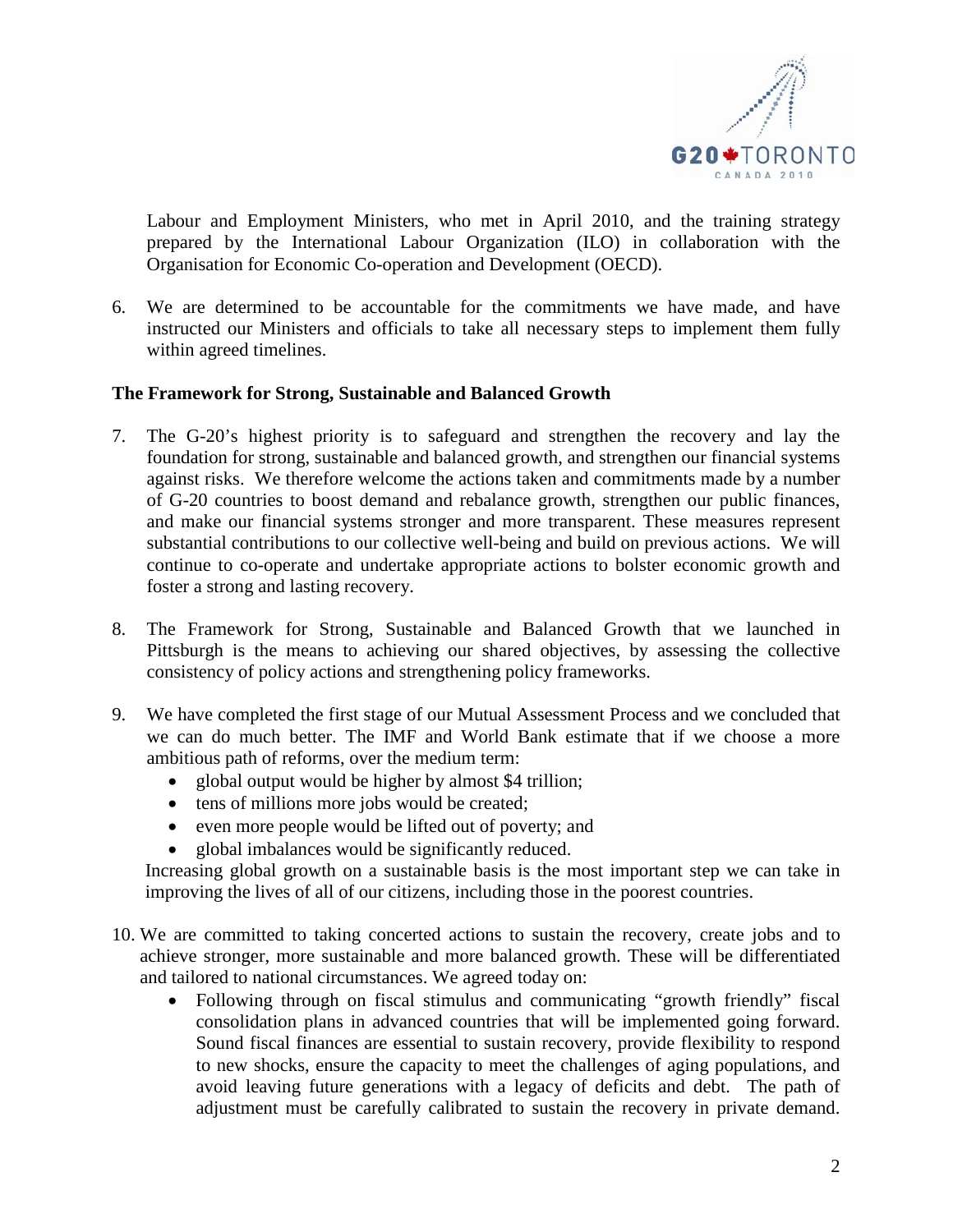

There is a risk that synchronized fiscal adjustment across several major economies could adversely impact the recovery. There is also a risk that the failure to implement consolidation where necessary would undermine confidence and hamper growth. Reflecting this balance, advanced economies have committed to fiscal plans that will at least halve deficits by 2013 and stabilize or reduce government debt-to-GDP ratios by 2016. Recognizing the circumstances of Japan, we welcome the Japanese government's fiscal consolidation plan announced recently with their growth strategy. Those with serious fiscal challenges need to accelerate the pace of consolidation. Fiscal consolidation plans will be credible, clearly communicated, differentiated to national circumstances, and focused on measures to foster economic growth.

- Strengthening social safety nets, enhancing corporate governance reform, financial market development, infrastructure spending, and greater exchange rate flexibility in some emerging markets;
- Pursuing structural reforms across the entire G-20 membership to increase and sustain our growth prospects; and
- Making more progress on rebalancing global demand.

Monetary policy will continue to be appropriate to achieve price stability and thereby contribute to the recovery.

- 11. Advanced deficit countries should take actions to boost national savings while maintaining open markets and enhancing export competitiveness.
- 12. Surplus economies will undertake reforms to reduce their reliance on external demand and focus more on domestic sources of growth.
- 13. We are committed to narrowing the development gap and that we must consider the impact of our policy actions on low-income countries. We will continue to support development financing, including through new approaches that encourage development financing from both public and private sources.
- 14. We recognize that these measures will need to be implemented at the national level and will need to be tailored to individual country circumstances. To facilitate this process, we have agreed that the second stage of our country-led and consultative mutual assessment will be conducted at the country and European level and that we will each identify additional measures, as necessary, that we will take toward achieving strong, sustainable, and balanced growth.

# **Financial Sector Reform**

15. We are building a more resilient financial system that serves the needs of our economies, reduces moral hazard, limits the build up of systemic risk, and supports strong and stable economic growth. We have strengthened the global financial system by fortifying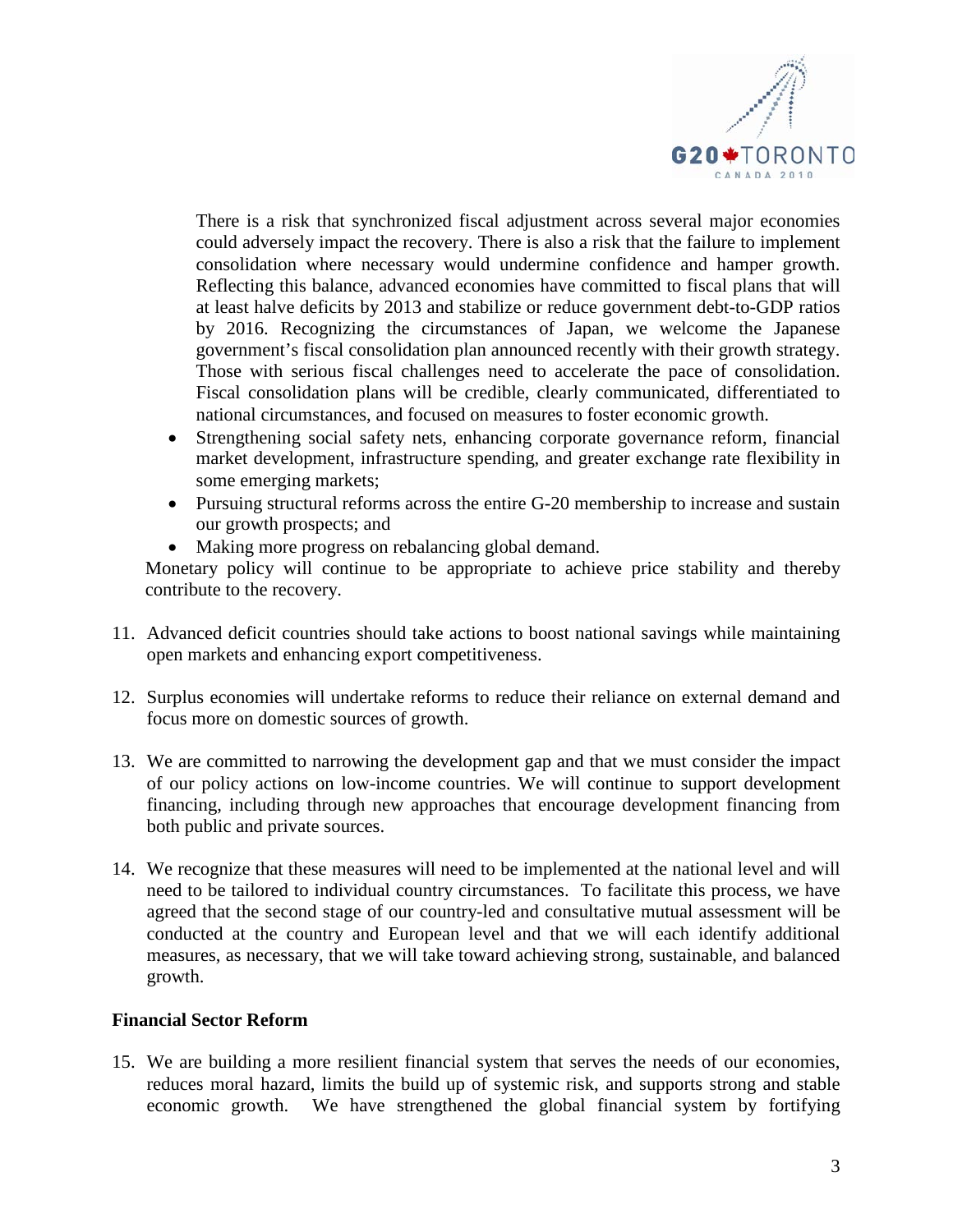

prudential oversight, improving risk management, promoting transparency, and reinforcing international cooperation. A great deal has been accomplished. We welcome the full implementation of the European Stabilization Mechanism and Facility, the EU decision to publicly release the results of ongoing tests on European banks, and the recent US financial reform bill.

- 16. But more work is required. Accordingly, we pledge to act together to achieve the commitments to reform the financial sector made at the Washington, London and Pittsburgh Summits by the agreed or accelerated timeframes. The transition to new standards will take into account the cumulative macroeconomic impact of the reforms in advanced and emerging economies. We are committed to international assessment and peer review to ensure that all our decisions are fully implemented.
- 17. Our reform agenda rests on four pillars.
- 18. The first pillar is a strong regulatory framework. We took stock of the progress of the Basel Committee on Banking Supervision (BCBS) towards a new global regime for bank capital and liquidity and we welcome and support its work. Substantial progress has been made on reforms that will materially raise levels of resilience of our banking systems. The amount of capital will be significantly higher and the quality of capital will be significantly improved when the new reforms are fully implemented. This will enable banks to withstand – without extraordinary government support – stresses of a magnitude associated with the recent financial crisis. We support reaching agreement at the time of the Seoul Summit on the new capital framework. We agreed that all members will adopt the new standards and these will be phased in over a timeframe that is consistent with sustained recovery and limits market disruption, with the aim of implementation by end-2012, and a transition horizon informed by the macroeconomic impact assessment of the Financial Stability Board (FSB) and BCBS. Phase-in arrangements will reflect different national starting points and circumstances, with initial variance around the new standards narrowing over time as countries converge to the new global standard.
- 19. We agreed to strengthen financial market infrastructure by accelerating the implementation of strong measures to improve transparency and regulatory oversight of hedge funds, credit rating agencies and over-the-counter derivatives in an internationally consistent and nondiscriminatory way. We re-emphasized the importance of achieving a single set of high quality improved global accounting standards and the implementation of the FSB's standards for sound compensation.
- 20. The second pillar is effective supervision. We agreed that new, stronger rules must be complemented with more effective oversight and supervision. We tasked the FSB, in consultation with the IMF, to report to our Finance Ministers and Central Bank Governors in October 2010 on recommendations to strengthen oversight and supervision, specifically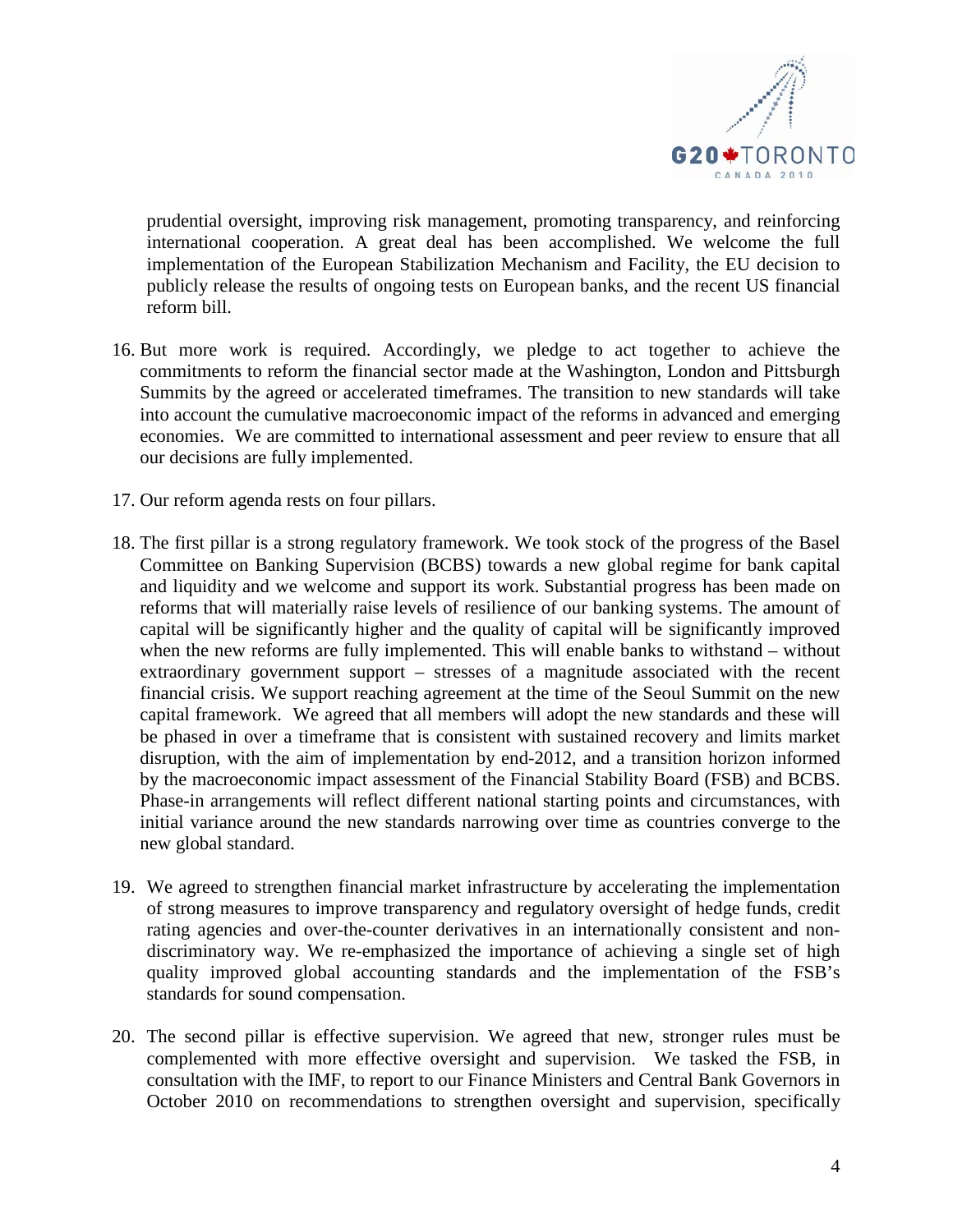

relating to the mandate, capacity and resourcing of supervisors and specific powers which should be adopted to proactively identify and address risks, including early intervention.

- 21. The third pillar is resolution and addressing systemic institutions. We are committed to design and implement a system where we have the powers and tools to restructure or resolve all types of financial institutions in crisis, without taxpayers ultimately bearing the burden, and adopted principles that will guide implementation. We called upon the FSB to consider and develop concrete policy recommendations to effectively address problems associated with, and resolve, systemically important financial institutions by the Seoul Summit. To reduce moral hazard risks, there is a need to have a policy framework including effective resolution tools, strengthened prudential and supervisory requirements, and core financial market infrastructures. We agreed the financial sector should make a fair and substantial contribution towards paying for any burdens associated with government interventions, where they occur, to repair the financial system or fund resolution, and reduce risks from the financial system. We recognized that there are a range of policy approaches to this end. Some countries are pursuing a financial levy. Other countries are pursuing different approaches.
- 22. The fourth pillar is transparent international assessment and peer review. We have strengthened our commitment to the IMF/World Bank Financial Sector Assessment Program (FSAP) and pledge to support robust and transparent peer review through the FSB. We are addressing non-cooperative jurisdictions based on comprehensive, consistent, and transparent assessment with respect to tax havens, the fight against money laundering and terrorist financing and the adherence to prudential standards.

### **International Financial Institutions and Development**

- 23. The International Financial Institutions (IFIs) have been a central part of the global response to the financial and economic crisis, mobilizing critical financing, including \$750 billion by the IMF and \$235 billion by the Multilateral Development Banks (MDBs). This has underscored the value of these institutions as platforms for our global cooperation.
- 24. We commit to strengthening the legitimacy, credibility and effectiveness of the IFIs to make them even stronger partners for us in the future.
- 25. Towards this end, we have fulfilled our Pittsburgh Summit commitment on the MDBs. This includes \$350 billion in capital increases for the MDBs, allowing them to nearly double their lending. This new capital is joined to ongoing and important reforms to make these institutions more transparent, accountable and effective, and to strengthen their focus on lifting the lives of the poor, underwriting growth, and addressing climate change and food security.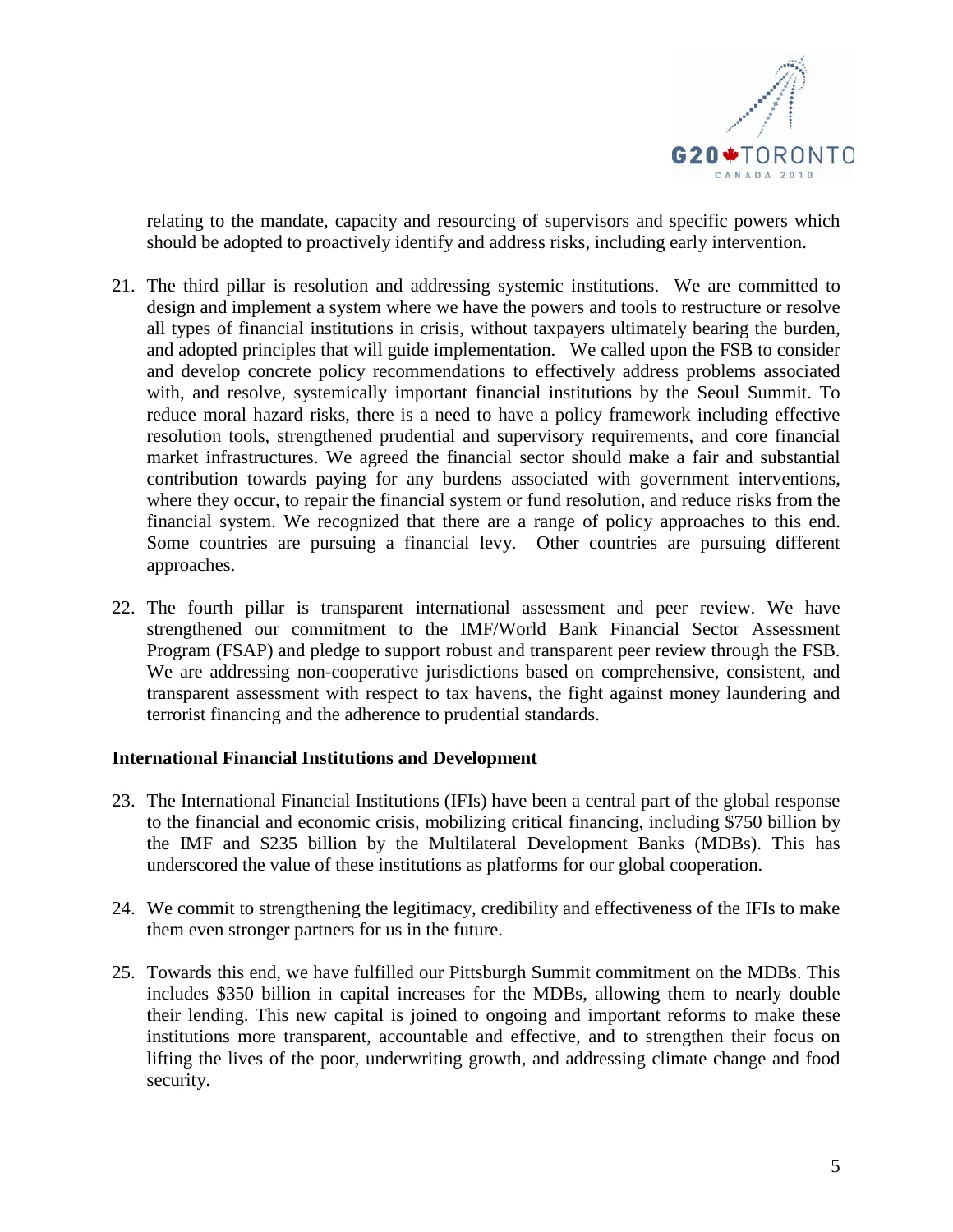

- 26. We will fulfill our commitment to ensure an ambitious replenishment for the concessional lending facilities of the MDBs, especially the International Development Association and the African Development Fund.
- 27. We have endorsed the important voice reforms agreed by shareholders at the World Bank, which will increase the voting power of developing and transition countries by 4.59% since 2008.
- 28. We underscore our resolve to ensure ratification of the 2008 IMF Quota and Voice Reforms and expansion of the New Arrangements to Borrow (NAB).
- 29. We called for an acceleration of the substantial work still needed for the IMF to complete the quota reform by the Seoul Summit and in parallel deliver on other governance reforms, in line with commitments made in Pittsburgh.
- 30. Today we build on our earlier commitment to open, transparent and merit-based selection processes for the heads and senior leadership of all the IFIs. We will strengthen the selection processes in the lead up to the Seoul Summit in the context of broader reform.
- 31. We agreed to task our Finance Ministers and Central Bank Governors to prepare policy options to strengthen global financial safety nets for our consideration at the Seoul Summit. Our goal is to build a more stable and resilient international monetary system.
- 32. We stand united with the people of Haiti and are providing much-needed reconstruction assistance, including the full cancellation of all of Haiti's IFI debt. We welcome the launching of the Haiti Reconstruction Fund.
- 33. We have launched the SME Finance Challenge and commit to mobilizing funding for implementation of winning proposals, including through the strong support of the MDBs. We have developed a set of principles for innovative financial inclusion.
- 34. We welcome the launch of the Global Agriculture and Food Security Program in fulfillment of our Pittsburgh commitment on food security, an important step to further implement the Global Partnership for Agriculture and Food Security, and invite further contributions. Looking ahead, we commit to exploring innovative, results-based mechanisms to harness the private sector for agricultural innovation. We call for the full implementation of the L'Aquila Initiative and the application of its principles.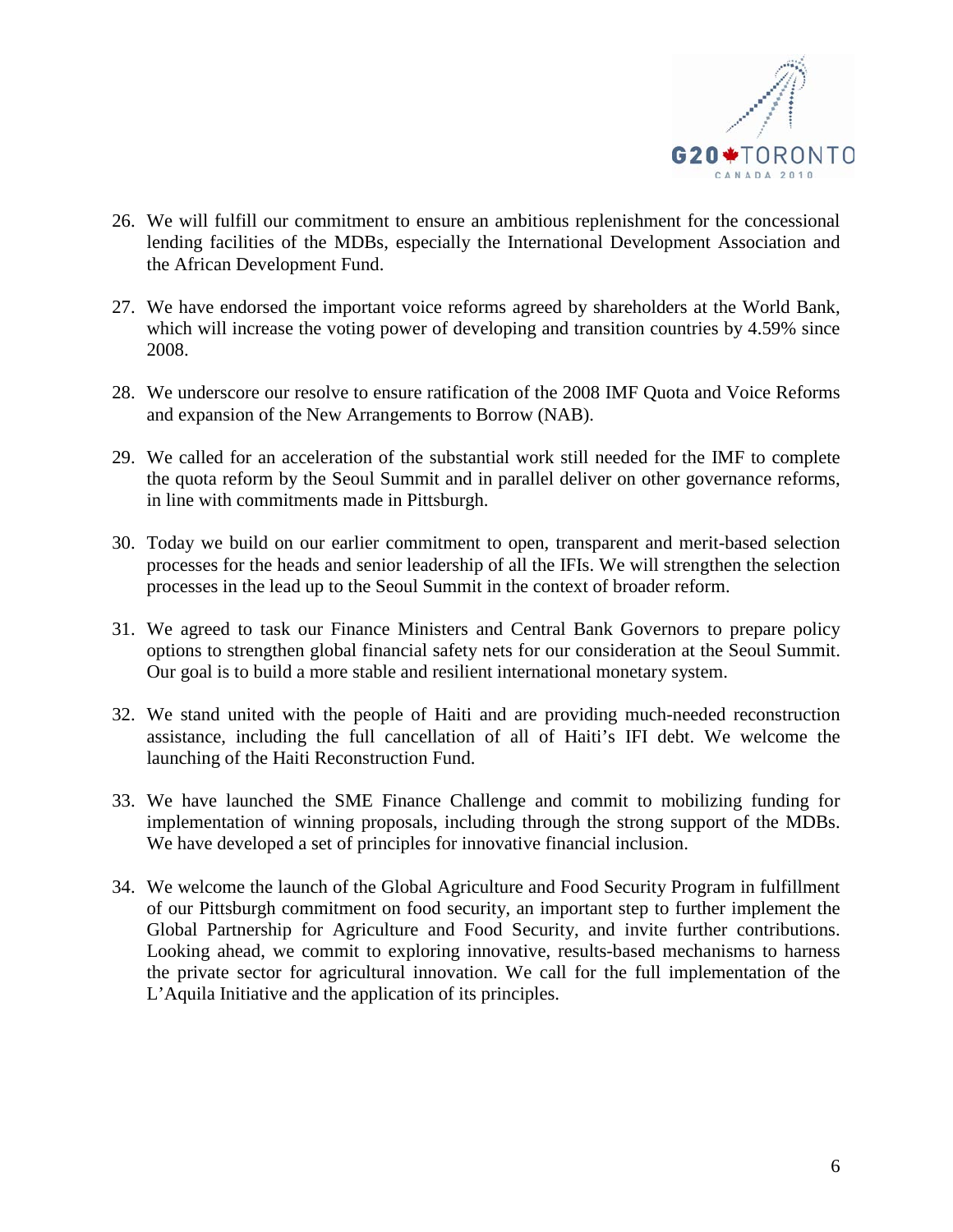

## **Fighting Protectionism and Promoting Trade and Investment**

- 35. While the global economic crisis led to the sharpest decline of trade in more than seventy years, G-20 countries chose to keep markets open to the opportunities that trade and investment offer. It was the right choice.
- 36. As such, we renew for a further three years, until the end of 2013, our commitment to refrain from raising barriers or imposing new barriers to investment or trade in goods and services, imposing new export restrictions or implementing World Trade Organization (WTO)-inconsistent measures to stimulate exports, and commit to rectify such measures as they arise. We will minimize any negative impact on trade and investment of our domestic policy actions, including fiscal policy and action to support the financial sector. We ask the WTO, OECD and UNCTAD to continue to monitor the situation within their respective mandates, reporting publicly on these commitments on a quarterly basis.
- 37. Open markets play a pivotal role in supporting growth and job creation, and in achieving our goals under the G-20 Framework for Strong, Sustainable and Balanced Growth. We ask the OECD, the ILO, World Bank, and the WTO to report on the benefits of trade liberalization for employment and growth at the Seoul Summit.
- 38. We therefore reiterate our support for bringing the WTO Doha Development Round to a balanced and ambitious conclusion as soon as possible, consistent with its mandate and based on the progress already made. We direct our representatives, using all negotiating avenues, to pursue this objective, and to report on progress at our next meeting in Seoul, where we will discuss the status of the negotiations and the way forward.
- 39. We commit to maintain momentum for Aid for Trade. We also ask international agencies, including the World Bank and other Multilateral Development Banks to step up their capacity and support trade facilitation which will boost world trade.

### **Other Issues and Forward Agenda**

40. We agree that corruption threatens the integrity of markets, undermines fair competition, distorts resource allocation, destroys public trust and undermines the rule of law. We call for the ratification and full implementation by all G-20 members of the United Nations Convention against Corruption (UNCAC) and encourage others to do the same. We will fully implement the reviews in accordance with the provisions of UNCAC. Building on the progress made since Pittsburgh to address corruption, we agree to establish a Working Group to make comprehensive recommendations for consideration by Leaders in Korea on how the G-20 could continue to make practical and valuable contributions to international efforts to combat corruption and lead by example, in key areas that include, but are not limited to, adopting and enforcing strong and effective anti-bribery rules, fighting corruption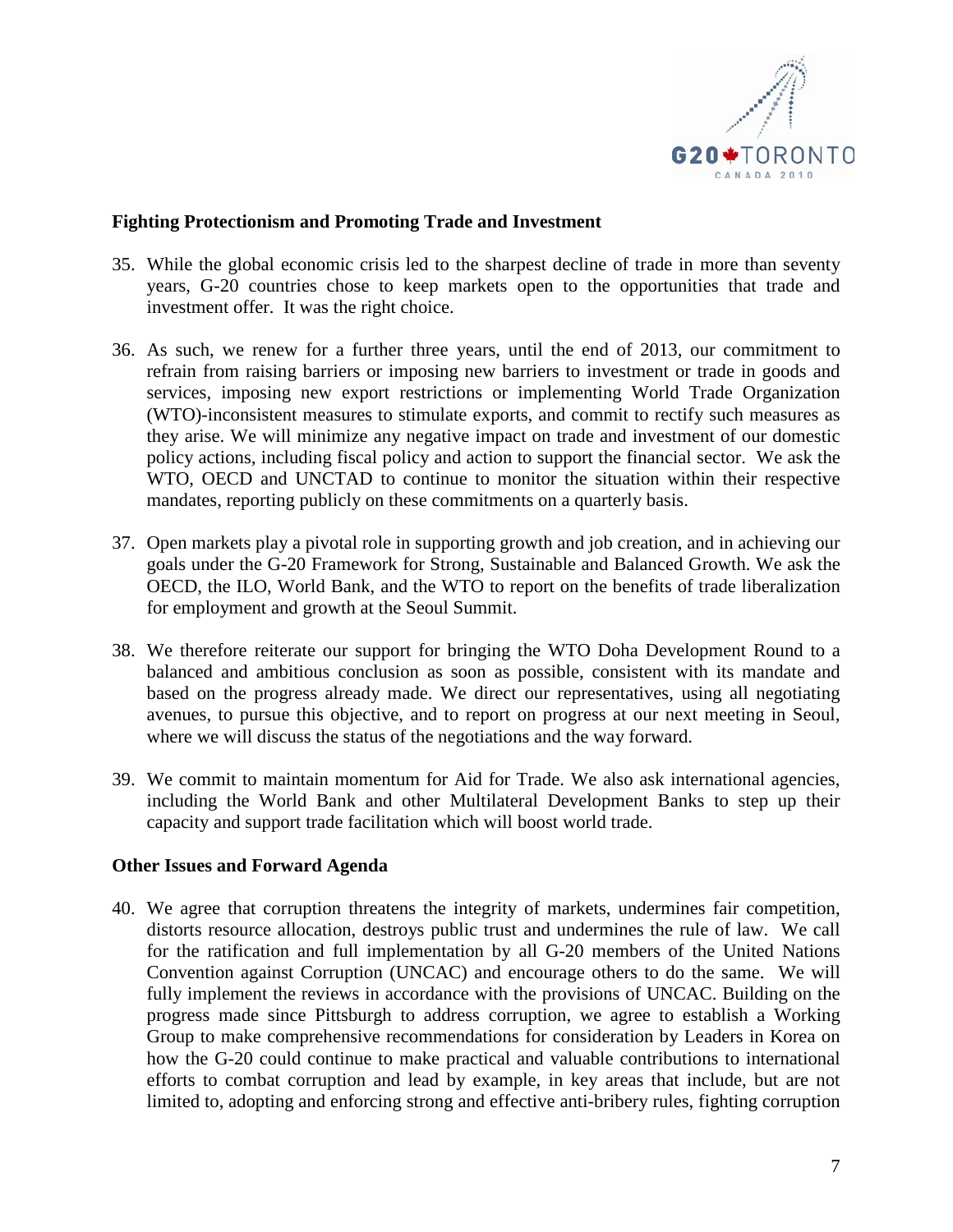

in the public and private sectors, preventing access of corrupt persons to global financial systems, cooperation in visa denial, extradition and asset recovery, and protecting whistleblowers who stand-up against corruption.

- 41. We reiterate our commitment to a green recovery and to sustainable global growth. Those of us who have associated with the Copenhagen Accord reaffirm our support for it and its implementation and call on others to associate with it. We are committed to engage in negotiations under the UNFCCC on the basis of its objective provisions and principles including common but differentiated responsibilities and respective capabilities and are determined to ensure a successful outcome through an inclusive process at the Cancun Conferences. We thank Mexico for undertaking to host the sixteenth Conference of the Parties (COP 16) in Cancun from November 29 to December 20, 2010 and express our appreciation for its efforts to facilitate negotiations. We look forward to the outcome of the UN Secretary-General's High-Level Advisory Group on Climate Change Financing which is, *inter alia*, exploring innovative finance.
- 42. We note with appreciation the report on energy subsidies from the International Energy Agency (IEA), Organization of the Petroleum Exporting Countries (OPEC), OECD and World Bank. We welcome the work of Finance and Energy Ministers in delivering implementation strategies and timeframes, based on national circumstances, for the rationalization and phase out over the medium term of inefficient fossil fuel subsidies that encourage wasteful consumption, taking into account vulnerable groups and their development needs. We also encourage continued and full implementation of countryspecific strategies and will continue to review progress towards this commitment at upcoming summits.
- 43. Following the recent oil spill in the Gulf of Mexico we recognize the need to share best practices to protect the marine environment, prevent accidents related to offshore exploration and development, as well as transportation, and deal with their consequences.
- 44. We recognize that 2010 marks an important year for development issues. The September 2010 Millennium Development Goals (MDG) High Level Plenary will be a crucial opportunity to reaffirm the global development agenda and global partnership, to agree on actions for all to achieve the MDGs by 2015, and to reaffirm our respective commitments to assist the poorest countries.
- 45. In this regard it is important to work with Least Developed Countries (LDCs) to make them active participants in and beneficiaries of the global economic system. Accordingly we thank Turkey for its decision to host the  $4<sup>th</sup>$  United Nations Conference on the LDCs in June 2011.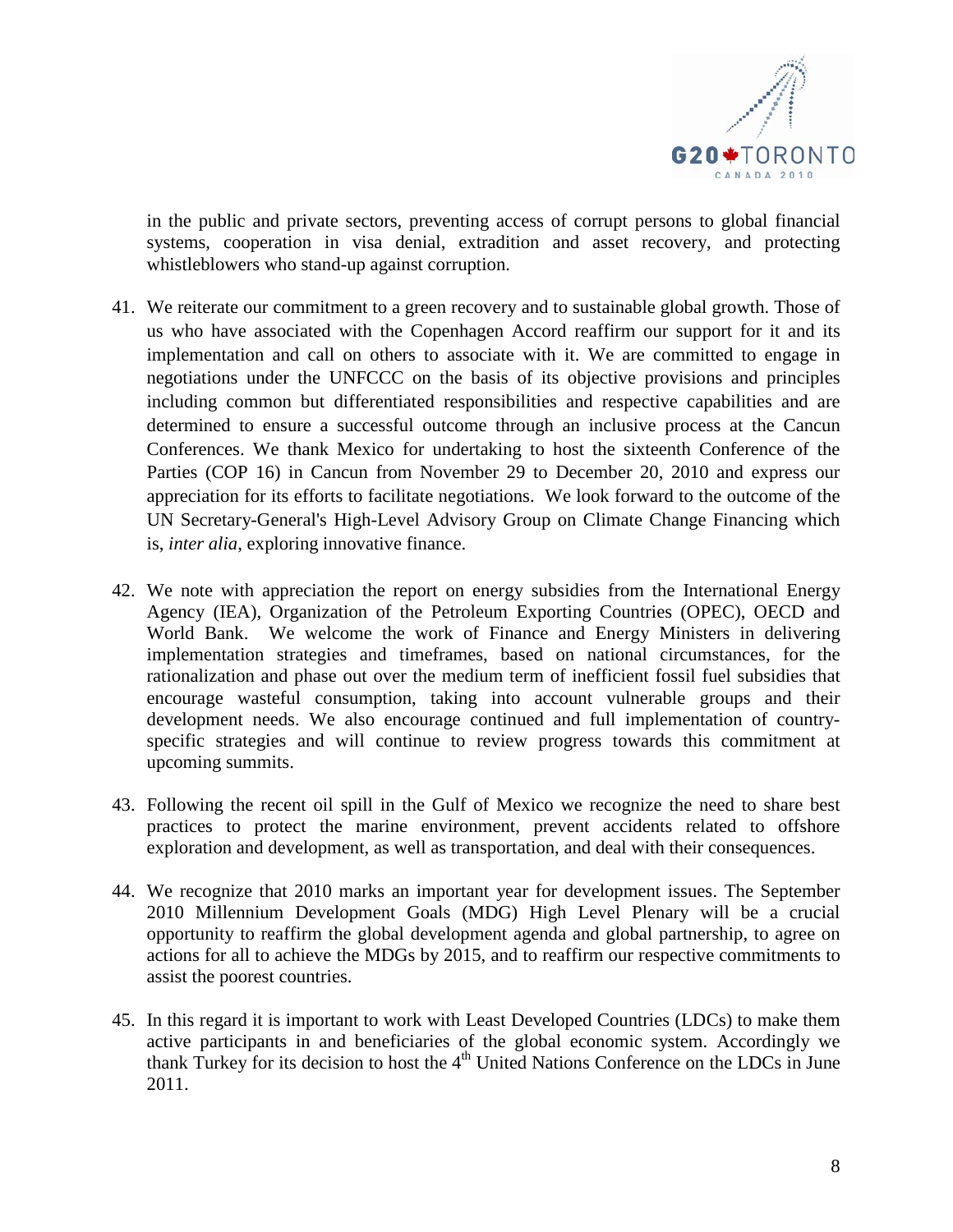

- 46. We welcome the Global Pulse Initiative interim report and look forward to an update.
- 47. Narrowing the development gap and reducing poverty are integral to our broader objective of achieving strong, sustainable and balanced growth and ensuring a more robust and resilient global economy for all. In this regard, we agree to establish a Working Group on Development and mandate it to elaborate, consistent with the G-20's focus on measures to promote economic growth and resilience, a development agenda and multi-year action plans to be adopted at the Seoul Summit.
- 48. We will meet next in Seoul, Korea, on November 11-12, 2010. We will convene in November 2011 under the Chairmanship of France and in 2012 under the Chairmanship of Mexico.
- 49. We thank Canada for hosting the successful Toronto Summit.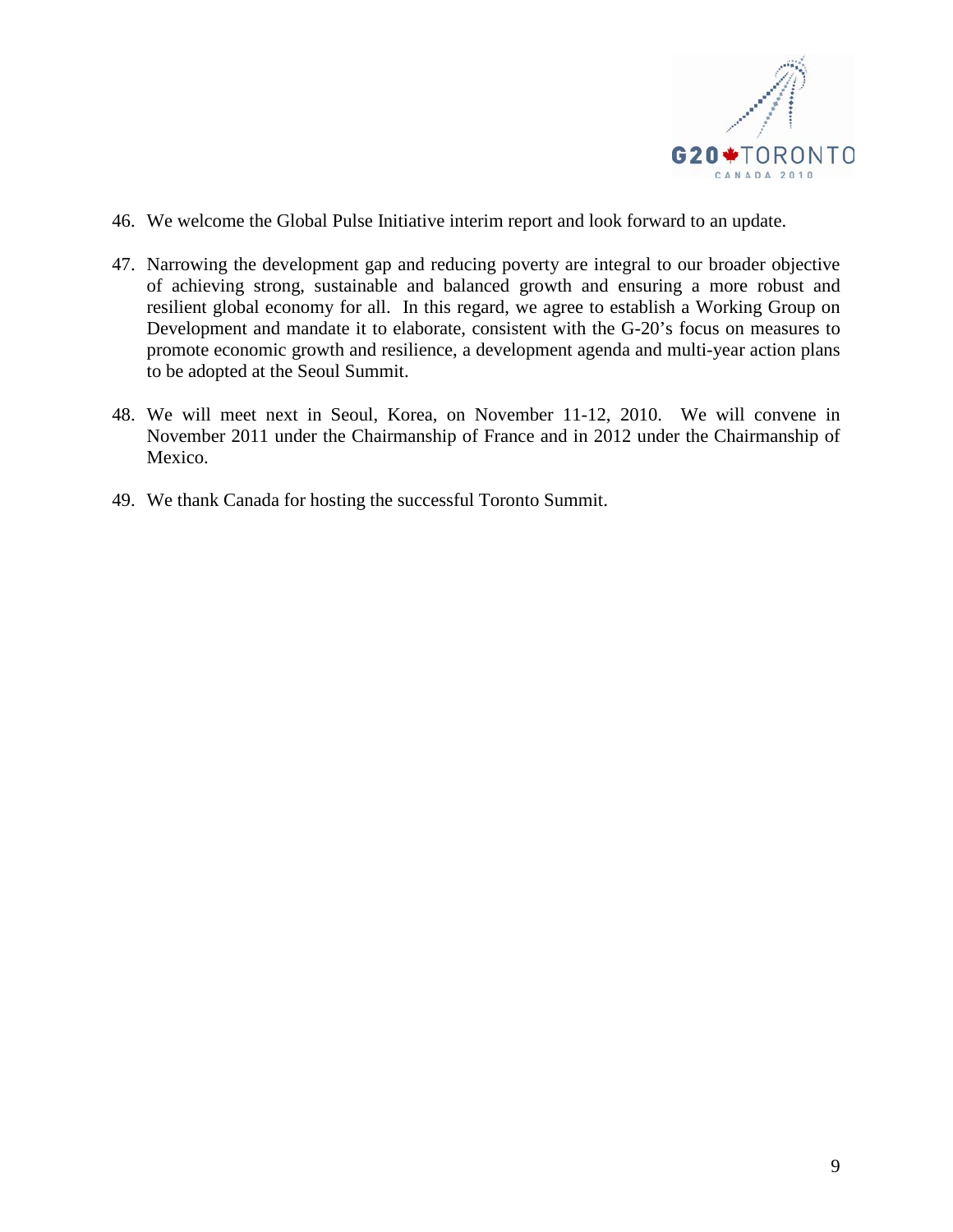

## **ANNEX I**

#### **The Framework for Strong, Sustainable and Balanced Growth**

- 1. As a result of the extraordinary and highly coordinated policy actions agreed to at the Washington, London and Pittsburgh G-20 Summits, the global economy is recovering faster than was expected. Our decisive and unprecedented actions over the past two years have limited the downturn and spurred recovery.
- 2. Yet risks remain. Unemployment remains unacceptably high in many G-20 economies. The recovery is uneven across G-20 members both across advanced economies and between advanced and emerging economies. This poses risks to the continued economic expansion. There is a risk that global current account imbalances will widen again, absent further policy action. While considerable progress has been made in moving ahead on our financial sector repair and reform agenda, financial markets remain fragile and credit flows restrained. Concerns over large fiscal deficits and rising debt levels in some countries have also become a source of uncertainty and financial market volatility.
- 3. The G-20's highest priority is to safeguard and strengthen the recovery and lay the foundation for strong, sustainable and balanced growth, including strengthening our financial systems against risks. We therefore welcome the actions taken and commitments made by a number of G-20 countries. Among more recent measures, we particularly welcome the full implementation of the European Financial Stability Mechanism and Facility; the EU decision to publicly release the results of ongoing tests on European banks; and the recent announcements of fiscal consolidation plans and targets by a number of G-20 countries. These represent substantial contributions to our collective well-being and build on our previous actions. We will continue to cooperate and undertake appropriate actions to bolster economic growth and foster a strong and lasting recovery.
- 4. The Framework for Strong, Sustainable and Balanced Growth we launched in Pittsburgh is the means to achieving our shared objectives. G-20 members have a responsibility to the community of nations to assure the overall health of the global economy. We committed to assess the collective consistency of our policy actions and to strengthen our policy frameworks in order to meet our common objectives. Through our collective policy action, we will ensure growth is sustained, more balanced, shared across all countries and regions of the world, and consistent with our development goals.
- 5. We have completed the first stage of our Mutual Assessment Process. As we requested in Pittsburgh, G-20 Finance Ministers and Central Bank Governors, with the support of the IMF, World Bank, OECD, ILO and other international organisations, have assessed the collective consistency of our individual policy frameworks and global prospects under alternative policy scenarios.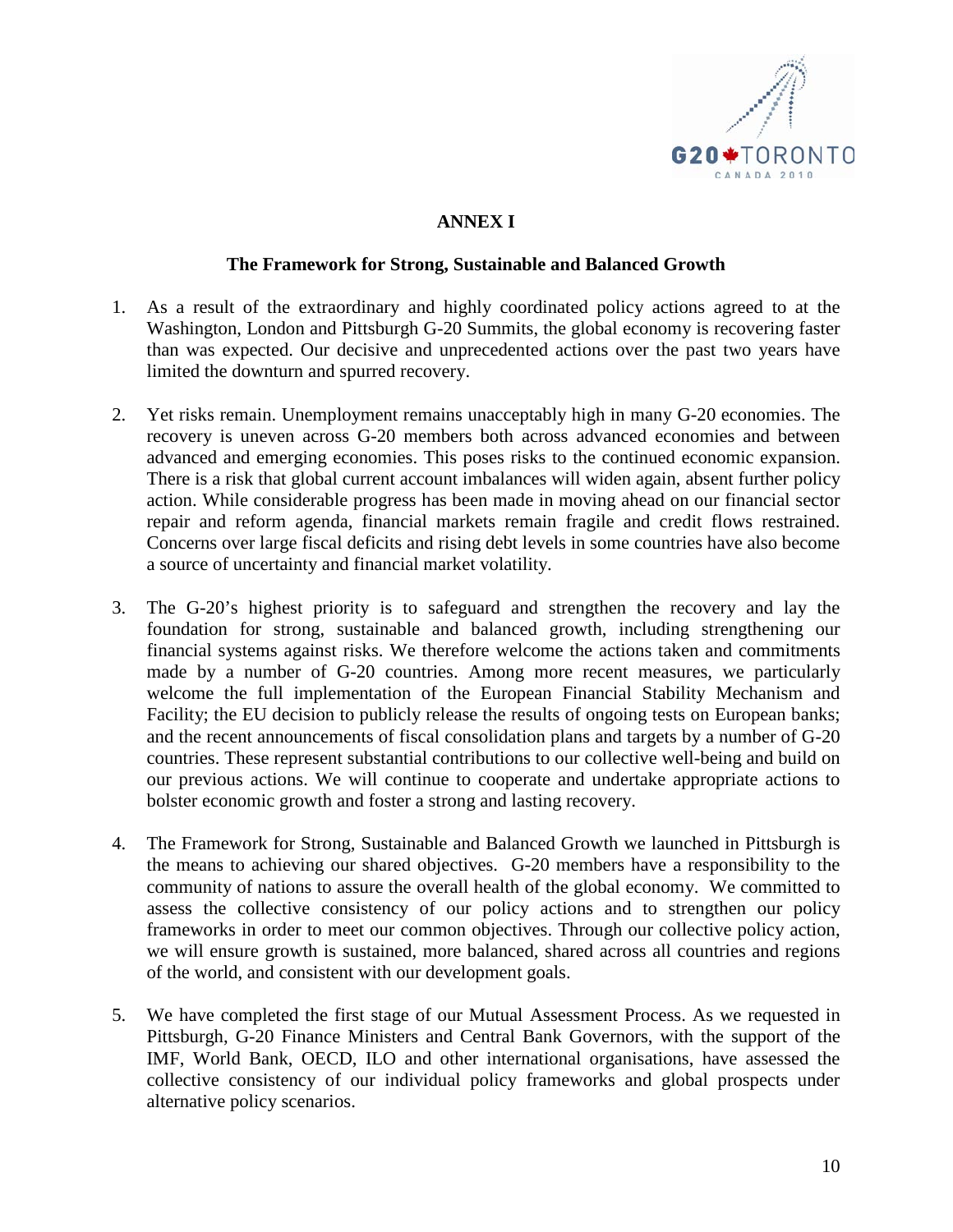

- 6. The assessment is that in the absence of a coordinated policy response: global output is likely to remain below its pre-crisis trend; unemployment remains above pre-crisis levels in most countries; fiscal deficits and debt in some advanced economies reach unacceptably high levels; and, global current account imbalances, which narrowed during the crisis, widen again. Moreover, this outlook is subject to considerable downside risks.
- 7. We concluded that we can do much better. The IMF and World Bank estimate that if we choose a more ambitious path of reforms, over the medium term, we could:
	- raise global output by up to \$4 trillion;
	- create an estimated 52 million jobs;
	- lift up to 90 million people out of poverty; and
	- significantly reduce global current account balances.

If we act in a coordinated manner, all regions are better off, now and in the future. Moreover, increasing global growth on a sustainable basis is the most important step we can take in improving the lives of all, including those in the poorest countries.

- 8. We are committed to taking concerted actions to sustain the recovery, create jobs and to achieve stronger, more sustainable and more balanced growth. These will be differentiated and tailored to national circumstances. We agreed today on:
	- Following through on fiscal stimulus and communicating "growth-friendly" fiscal consolidation plans in advanced countries and that will be implemented going forward;
	- strengthening social safety nets, enhancing corporate governance reform, financial market development, infrastructure spending, and increasing exchange rate flexibility in some emerging markets;
	- pursuing structural reforms across the entire G-20 membership to increase and sustain our growth prospects; and
	- Making further progress on rebalancing global demand.

Monetary policy will continue to be appropriate to achieve price stability and thereby contribute to the recovery.

9. We agreed to follow through on fiscal stimulus and communicating "growth friendly" fiscal consolidation plans in advanced countries that will be implemented going forward. Sound fiscal finances are essential to sustain recovery, provide flexibility to respond to new shocks, ensure the capacity to meet the challenges of aging populations, and avoid leaving future generations with a legacy of deficits and debt. The path of adjustment must be carefully calibrated to sustain the recovery in private demand. There is a risk that synchronized fiscal adjustment across several major economies could adversely impact the recovery. There is also a risk that the failure to implement consolidation where necessary would undermine confidence and hamper growth. Reflecting this balance, advanced economies have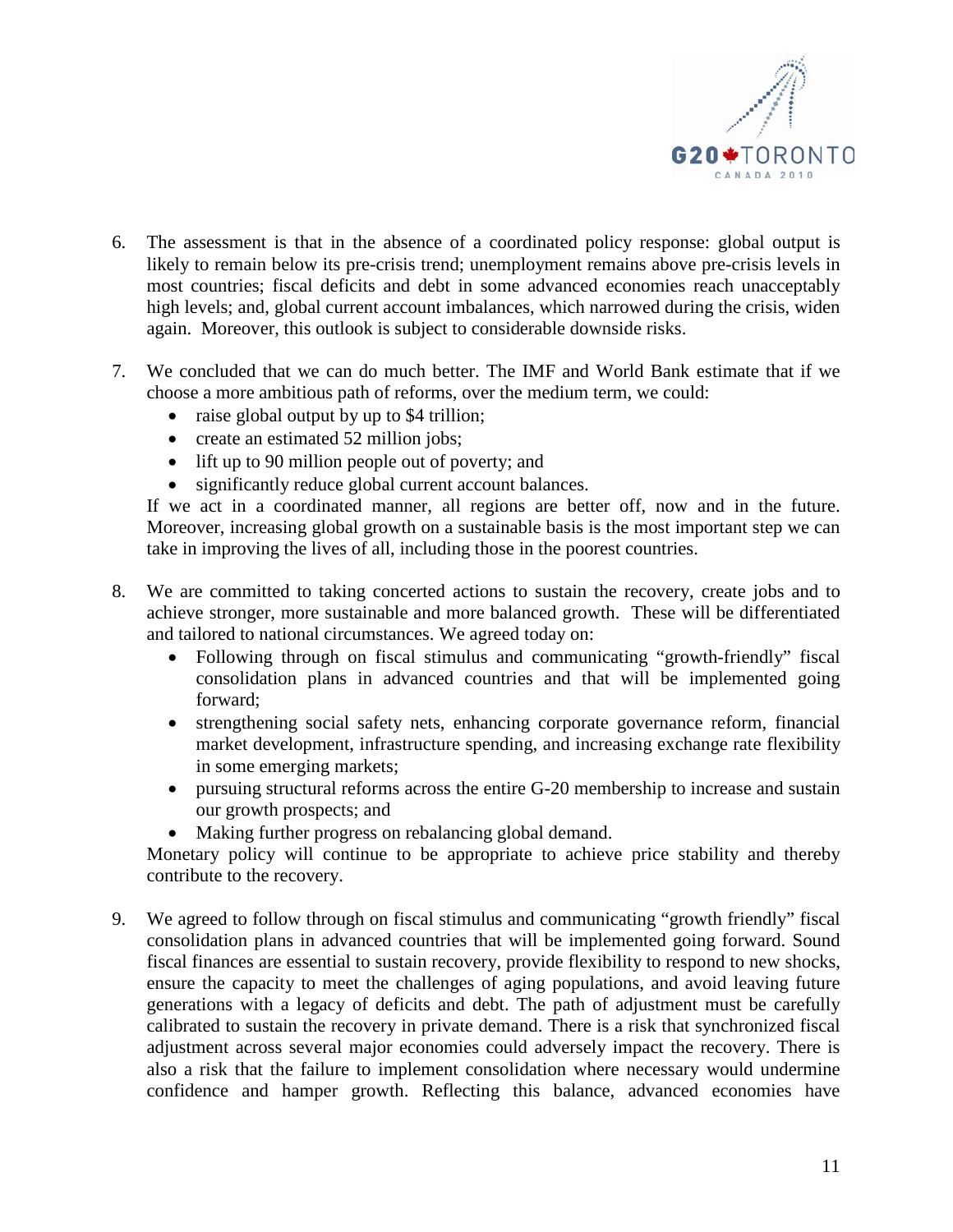

committed to fiscal plans that will at least halve deficits by 2013 and stabilize or reduce government debt-to-GDP ratios by 2016. Recognizing the circumstances of Japan, we welcome the Japanese government's fiscal consolidation plan announced recently with their growth strategy. Those with serious fiscal challenges need to accelerate the pace of consolidation. Fiscal consolidation plans will be credible, clearly communicated, differentiated to national circumstances, and focused on measures to foster economic growth.

- 10. We have agreed on a set of principles to guide these fiscal consolidation plans by advanced economies:
	- *Fiscal consolidation plans will be credible*. They will be based on prudent assumptions with respect to economic growth and our respective fiscal positions, and they will identify specific measures to achieve a target path that ensures fiscal sustainability. Strengthened budgetary frameworks and institutions can help underpin the credibility of consolidation strategies.
	- *The time to communicate our medium-term fiscal plans is now.* We will elaborate clear and credible plans that put our fiscal finances on a sustainable footing. The speed and timing of withdrawing fiscal stimulus and reducing deficits and debt will be differentiated for and tailored to national circumstances, and the needs of the global economy. However, it is clear that consolidation will need to begin in advanced economies in 2011, and earlier for countries experiencing significant fiscal challenges at present.
	- *Fiscal consolidation will focus on measures that will foster economic growth*. We will look at ways to use our fiscal resources more efficiently, to help reduce the overall cost of our interventions while targeting resources to where they are most needed. In addition, we will focus on structural reforms that will promote long-term growth.
- 11. Advanced deficit countries should take actions to boost national savings while maintaining open markets and enhancing export competitiveness.
- 12. Surplus economies will undertake reforms to reduce their reliance on the external demand and focus more on domestic sources of growth. This will help strengthen their resilience to external shocks and promote more stable growth. To do this, advanced surplus economies will focus on structural reforms that support increased domestic demand. Emerging surplus economies will undertake reforms tailored to country circumstances to:
	- Strengthen social safety nets (such as public health care and pension plans), corporate governance and financial market development to help reduce precautionary savings and stimulate private spending;
	- Increase infrastructure spending to help boost productive capacity and reduce supply bottlenecks; and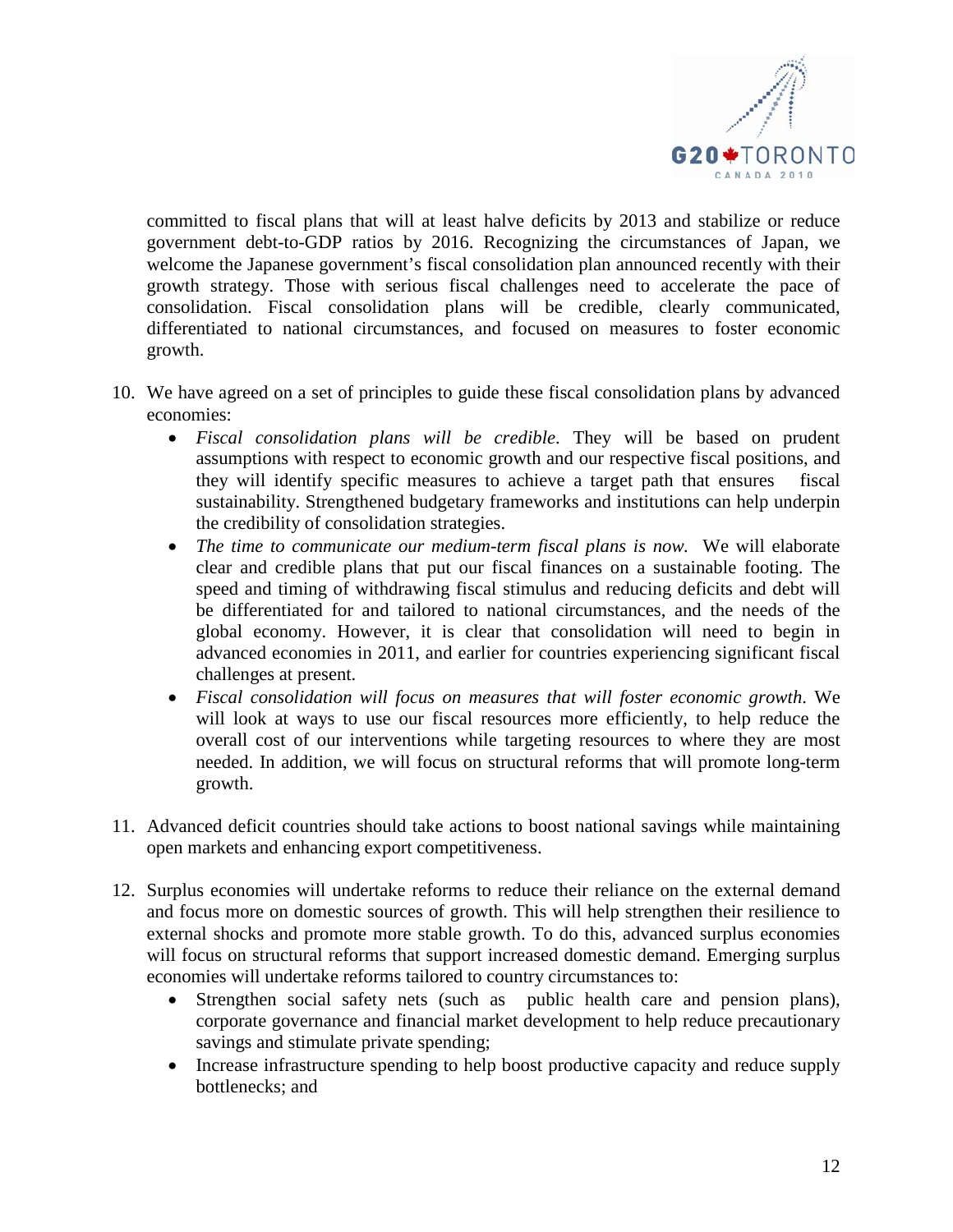

- Enhance exchange rate flexibility to reflect underlying economic fundamentals. Excess volatility and disorderly movements in exchange rates can have adverse implications for economic and financial stability. Market-oriented exchange rates that reflect underlying economic fundamentals contribute to global economic stability.
- 13. Across all G-20 members, we recognise that structural reforms can have a substantial impact on economic growth and global welfare. We will implement measures that will enhance the growth potential of our economies in a manner that pays particular attention to the most vulnerable. Reforms could support the broadly-shared expansion of demand if wages grow in line with productivity. It will be important to strike the right balance between policies that support greater market competition and economic growth and policies that preserve social safety nets consistent with national circumstances. Together these measures will also help unlock demand. These include:
	- Product, service and labour market reforms in advanced economies, particularly those economies that may have lost some productive capacity during the crisis. Labour market reforms might include: better targeted unemployment benefits and more effective active labour market policies (such as job retraining, job search and skills development programs, and raising labour mobility). It might also include putting in place the right conditions for wage bargaining systems to support employment. Product and service market reforms might include strengthening competition in the service sector; reducing barriers to competition in network industries, professional services and retail sectors, encouraging innovation and further reducing the barriers to foreign competition.
	- Reducing restrictions on labour mobility, enhancing foreign investment opportunities and simplifying product market regulation in emerging market economies.
	- Avoiding new protectionist measures.
	- Completing the Doha Round to accelerate global growth through trade flows. Open trade will yield significant benefits for all and can facilitate global rebalancing.
	- Actions to accelerate financial repair and reform. Weaknesses in financial sector regulation and supervision in advanced economies led to the recent crisis. We will implement the G-20 financial reform agenda and ensure a stronger financial system serves the needs of the real economy. While not at the centre of the crisis, financial sectors in some emerging economies need to be developed further so that they can provide the depth and breadth of services required to promote and sustain high rates of economic growth and development. It is important that financial reforms in advanced economies take into account any adverse effects on financial flows to emerging and developing economies. Vigilance is also needed to ensure open capital markets and avoid financial protectionism.
- 14. We welcome the recommendations of our Labour and Employment Ministers, who met in April 2010, on the employment impacts of the global economic crisis. We reaffirm our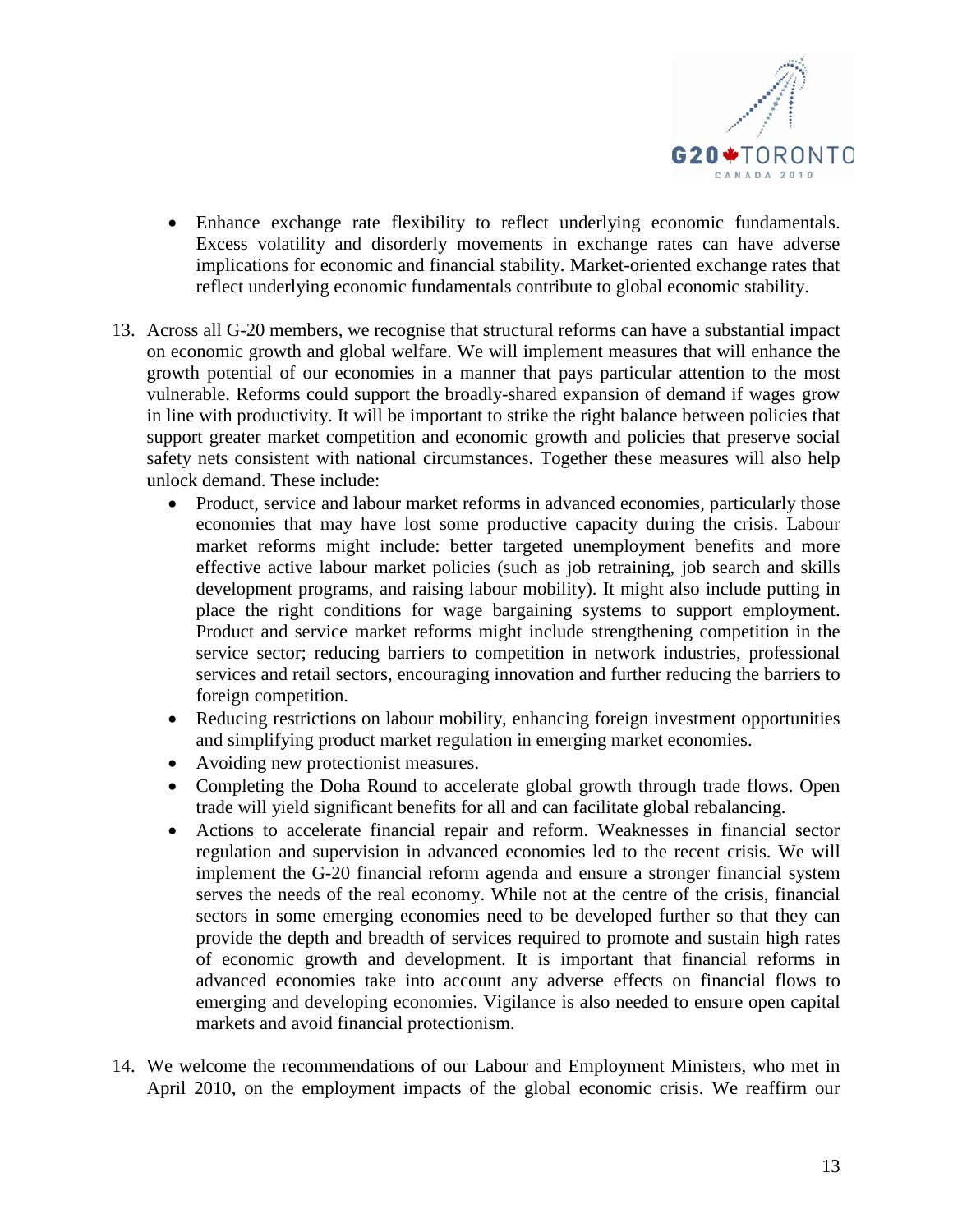

commitment to achieving strong job growth and providing social protection to our most vulnerable citizens. An effective employment policy should place quality jobs at the heart of the recovery. We appreciate the work done by the International Labour Organization in collaboration with the OECD on a training strategy that will help equip the workforce with the skills required for the jobs of today and those of tomorrow.

- 15. We are committed to narrowing the development gap and that we must consider the impact of our policy actions on low-income countries. We will continue support development financing, including through new approaches that encourage development financing from both public and private sources. The crisis will have long lasting impact on the development trajectories of poor countries in every region of the world. Among these effects, developing countries are likely to face increased challenges in securing financing from both public and private sources. Many of us have already taken steps to help address this shortfall by implementing innovative approaches to financing, such as advance market commitments, the SME challenge and recent progress with respect to financial inclusion. Low-income countries have the potential to contribute to stronger and more balanced global growth, and should be viewed as markets for investment.
- 16. These measures need to be implemented at the national level and tailored to individual country circumstances. We welcome additional measures announced by some G-20 members aimed at meeting our shared objectives.
- 17. To facilitate this process, the second stage of our country-led, consultative mutual assessment will be conducted at the country and European level. Each G-20 member will identify the measures it is taking to implement the policies we have agreed upon today to ensure stronger, more sustainable and balanced growth. We ask our Finance Ministers and Central Bank Governors to elaborate on these measures and report on them when we next meet. We will continue to draw on the expertise of the IMF, World Bank, OECD, ILO and other international organisations, as necessary. These measures will form the basis of our comprehensive action plan that will be announced in the Seoul Summit. As we pursue strong, sustainable and more balanced growth, we continue to encourage work on measurement methods to take into account social and environmental dimensions of economic development.
- 18. The policy commitments we are making today, along with the significant policy measures we have already taken, will allow us to reach our objective of strong, sustainable and balanced growth, the benefits of which will be felt both within the G-20 and across the globe.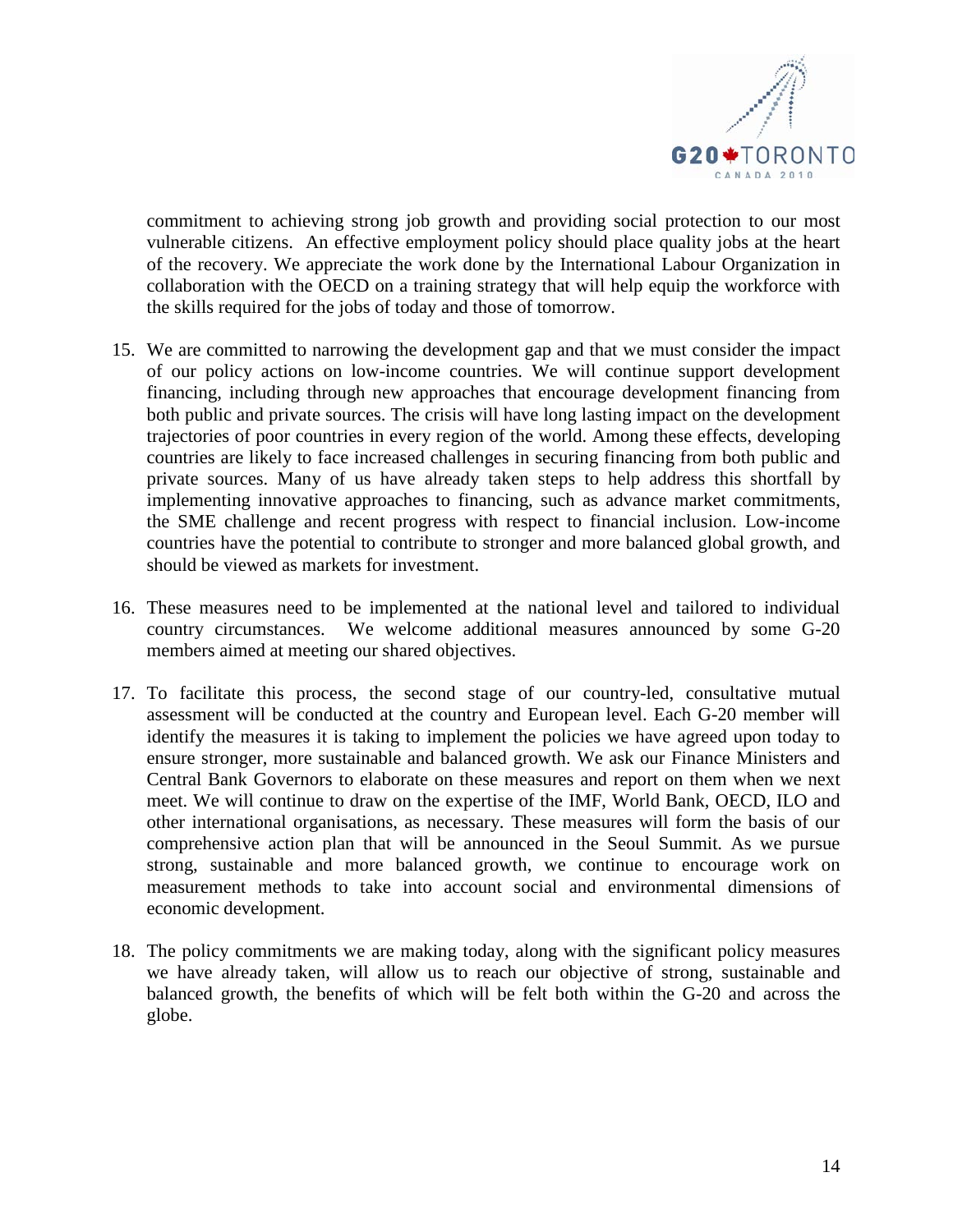

### **ANNEX II**

### **Financial Sector Reform**

- 1. The financial crisis has imposed huge costs. This must not be allowed to happen again. The recent financial volatility has strengthened our resolve to work together to complete financial repair and reform. We need to build a more resilient financial system that serves the needs of our economies, reduces moral hazard, limits the build-up of systemic risk and supports strong and stable economic growth.
- 2. Collectively we have made considerable progress toward strengthening the global financial system by fortifying prudential oversight, improving risk management, promoting transparency and continuously reinforcing international cooperation. We welcome the strong financial regulatory reform bill in the United States.
- 3. But there is more to be done. Further repair to the financial sector is critical to achieving sustainable global economic recovery. More work is required to restore the soundness and enhance the transparency of banks' balance sheets and markets; and improve the corporate governance and risk management of financial firms in order to strengthen the global financial system and restore the credit needed to fuel sustainable economic growth. We welcome the decision of EU leaders to publish the results of ongoing tests on European banks to reassure markets of the resilience and transparency of the European banking system.
- 4. We pledge to act together to achieve the commitments to reform the financial sector made at the Washington, London and Pittsburgh Summits by the agreed or accelerated timeframes. Transition horizons will take into account the cumulative macroeconomic impact of the reforms in advanced and emerging economies

# *Capital and Liquidity*

- 5. We agreed that the core of the financial sector reform agenda rests on improving the strength of capital and liquidity and discouraging excessive leverage. We agreed to increase the quality, quantity, and international consistency of capital, to strengthen liquidity standards, to discourage excessive leverage and risk taking, and reduce procyclicality.
- 6. We took stock of the progress of the Basel Committee on Banking Supervision (BCBS) towards a new global regime for bank capital and liquidity and we welcome and support its work. Substantial progress has been made on reforms that will materially raise levels of resilience of our banking systems.
	- The amount of capital will be significantly higher when the new reforms are fully implemented.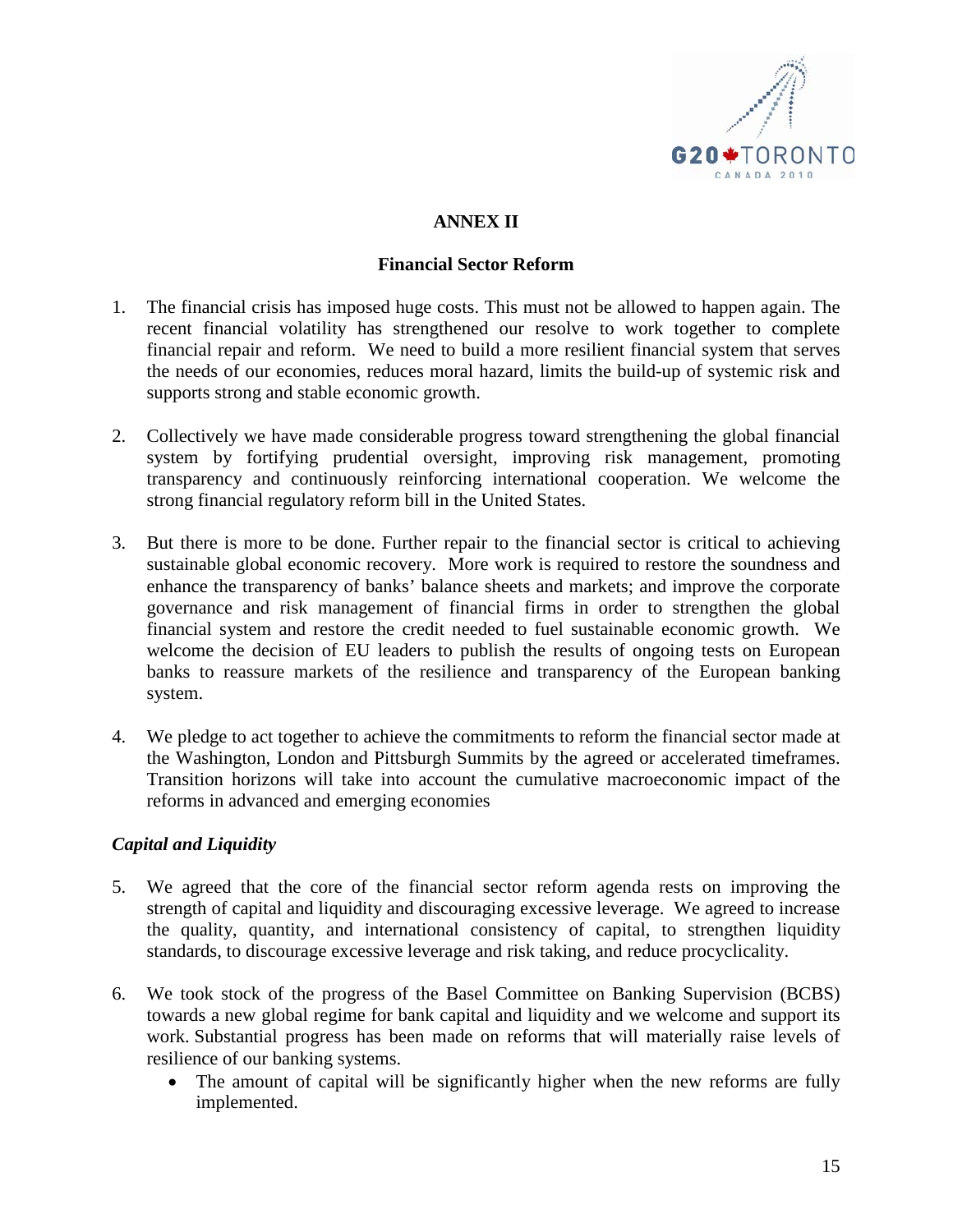

- The quality of capital will be significantly improved to reinforce banks' ability to absorb losses.
- 7. We support reaching agreement, at the time of the Seoul Summit, on a new capital framework that would raise capital requirements by:
	- establishing a new requirement that each bank hold in Tier 1 capital, at a minimum, an increasing share of common equity, after deductions, measured as a percentage of risk-weighted assets, that enables them to withstand with going concern fully-lossabsorbing capital – without extraordinary government support – stresses of a magnitude associated with the recent financial crisis.
	- moving to a globally consistent and transparent set of conservative deductions generally applied at the level of common equity, or its equivalent in the case of nonjoint stock companies, over a suitable globally-consistent transition period.
- 8. Based on our agreement at the Pittsburgh Summit that Basel II will be adopted in all major centers by 2011, we agreed that all members will adopt the new standards and these will be phased in over a timeframe that is consistent with sustained recovery and limits market disruption, with the aim of implementation by end-2012, and a transition horizon informed by the macroeconomic impact assessment of the Financial Stability Board (FSB) and BCBS.
- 9. Phase-in arrangements will reflect different national starting points and circumstances, with initial variance around the new standards narrowing over time as countries converge to the new global standard. Existing public sector capital injections will be grandfathered for the extent of the transition.
- 10. We reiterated support for the introduction of a leverage ratio as a supplementary measure to the Basel II risk-based framework with a view to migrating to Pillar I treatment after an appropriate transition period based on appropriate review and calibration. To ensure comparability, the details of the leverage ratio will be harmonized internationally, fully adjusting for differences in accounting.
- 11. We acknowledged the importance of the quantitative impact study currently being conducted by the BCBS that measures the potential impact of the new Basel standards and will ensure that the new capital and liquidity standards are of high quality and adequately calibrated. The BCBS- FSB macroeconomic impact study will inform the development of the phase-in period of the new standards.
- 12. We welcomed the BCBS agreement on a coordinated start date not later than 31 December 2011 for all elements of the revised trading book rules.
- 13. We support the BCBS' work to consider the role of contingent capital in strengthening market discipline and helping to bring about a financial system where the private sector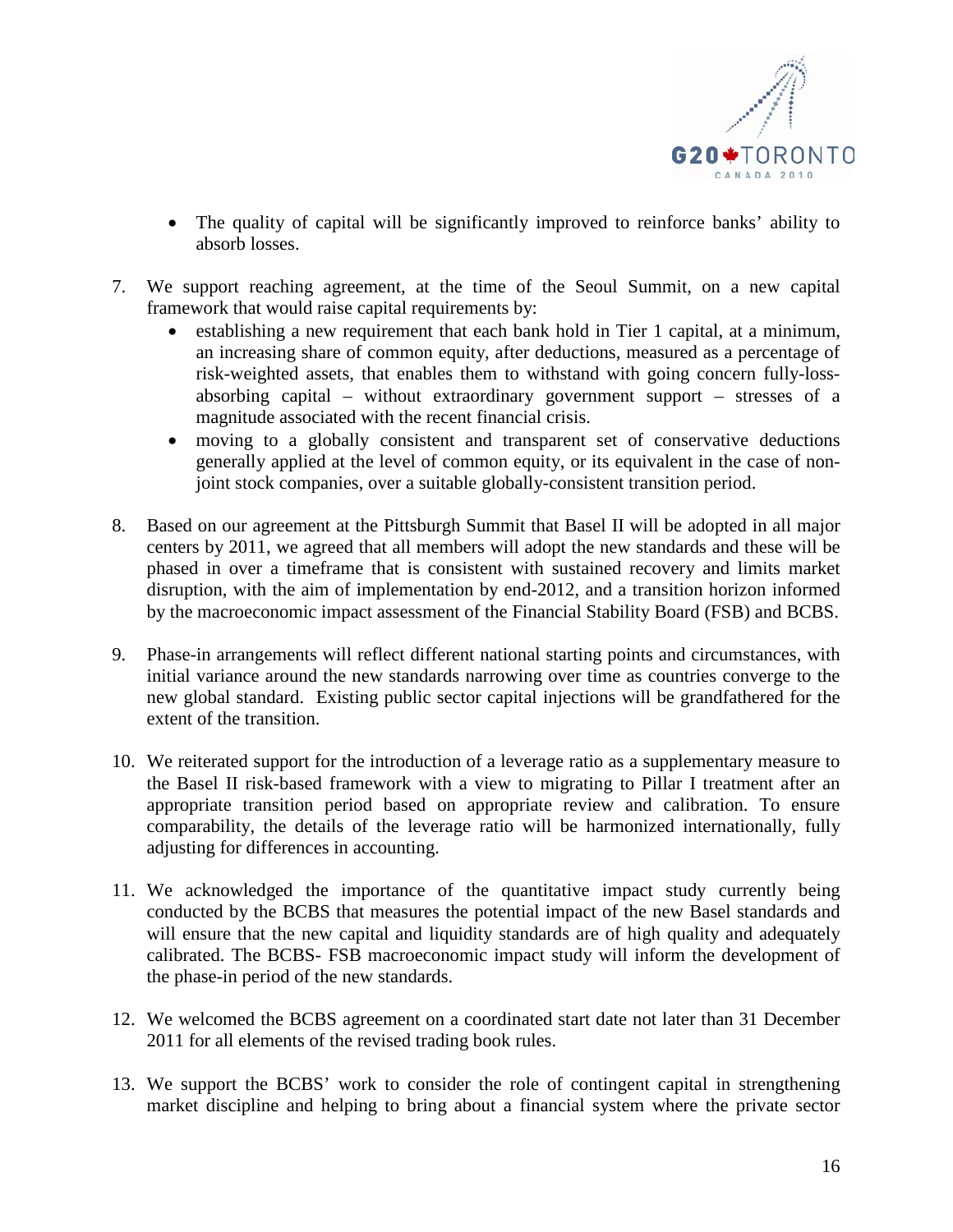

fully bears the losses on their investments. Consideration of contingent capital should be included as part of the 2010 reform package.

14. We called upon the FSB and the BCBS to report on progress of the full package of reform measures by the Seoul Summit. We recognize the critical role of the financial sector in driving a robust economy. We are committed to design a financial system which is resilient, stable and ensures the continued availability of credit.

#### *More Intensive Supervision*

15. We agreed that new, stronger rules must be complemented with more effective oversight and supervision. We are committed to the Basel Committee's Core Principles for Effective Banking Supervision and tasked the FSB, in consultation with the International Monetary Fund (IMF), to report to our Finance Ministers and Central Bank Governors in October 2010 on recommendations to strengthen oversight and supervision, specifically relating to the mandate, capacity and resourcing of supervisors and specific powers which should be adopted to proactively identify and address risks, including early intervention.

#### *Resolution of Financial Institutions*

- 16. We are following through on our commitment to reduce moral hazard in the financial system. We are committed to design and implement a system where we have the powers and tools to restructure or resolve all types of financial institutions in crisis, without taxpayers ultimately bearing the burden. These powers should facilitate "going concern" capital and liquidity restructuring as well as "gone concern" restructuring and wind-down measures. We endorsed and have committed to implement our domestic resolution powers and tools in a manner that preserves financial stability and are committed to implement the ten key recommendations on cross-border bank resolution issued by the BCBS in March 2010. In this regard, we support changes to national resolution and insolvency processes and laws where needed to provide the relevant national authorities with the capacity to cooperate and coordinate resolution actions across borders.
- 17. We agree that resolution regimes should provide for:
	- Proper allocation of losses to reduce moral hazard and protect taxpayers;
	- Continuity of critical financial services, including uninterrupted service for insured depositors;
	- Credibility of the resolution regime in the market;
	- Minimization of contagion;
	- Advanced planning for orderly resolution and transfer of contractual relationships; and,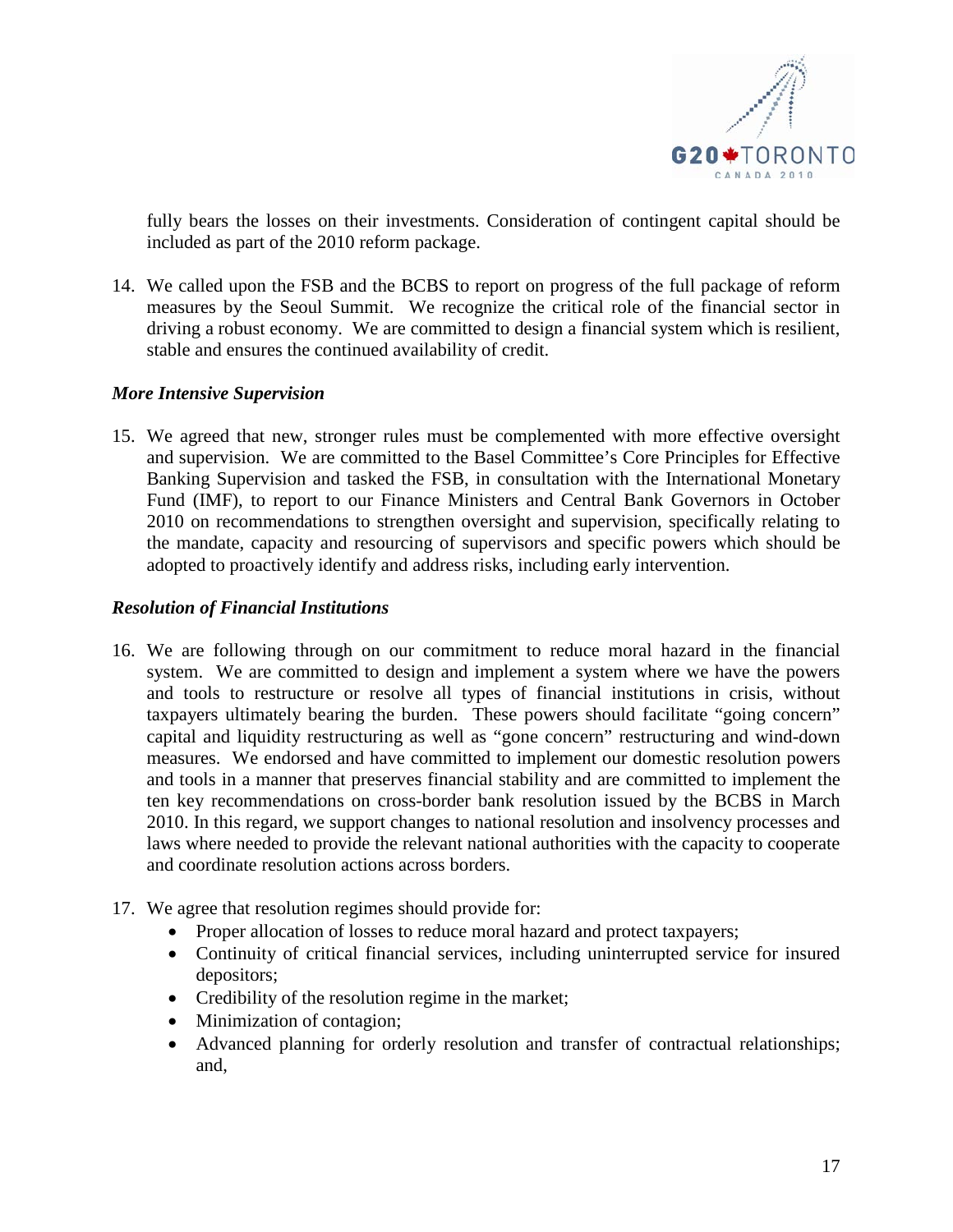

• Effective cooperation and information exchange domestically and among jurisdictions in the event of a failure of a cross-border institution.

### *Addressing Systemically Important Financial Institutions*

- 18. We welcomed the FSB's interim report on reducing the moral hazard risks posed by systemically important financial institutions. We recognized that more must be done to address these risks. Prudential requirements for such firms should be commensurate with the cost of their failure. We called upon the FSB to consider and develop concrete policy recommendations to effectively address problems associated with and resolve systemically important financial institutions by the Seoul Summit. This should include more intensive supervision along with consideration of financial instruments and mechanisms to encourage market discipline, including contingent capital, bail-in options, surcharges, levies, structural constraints, and methods to haircut unsecured creditors.
- 19. We welcomed the substantial progress that has been made regarding the development of supervisory colleges and crisis management groups for the major complex financial institutions identified by the FSB.
- 20. We continue to work together to develop robust agreed-upon institution-specific recovery and rapid resolution plans for major cross-border institutions by the end of 2010. We further committed to continue working on ensuring cooperation among jurisdictions in financial institution resolution proceedings.

### **Financial Sector Responsibility**

- 21. We agreed the financial sector should make a fair and substantial contribution towards paying for any burdens associated with government interventions, where they occur, to repair the financial system or fund resolution.
- 22. To that end, we recognized that there is a range of policy approaches. Some countries are pursuing a financial levy. Other countries are pursuing different approaches. We agreed the range of approaches would follow these principles:
	- Protect taxpayers;
	- Reduce risks from the financial system;
	- Protect the flow of credit in good times and bad times;
	- Take into account individual countries' circumstances and options; and,
	- Help promote a level playing field.
- 23. We thanked the IMF for its work in this area.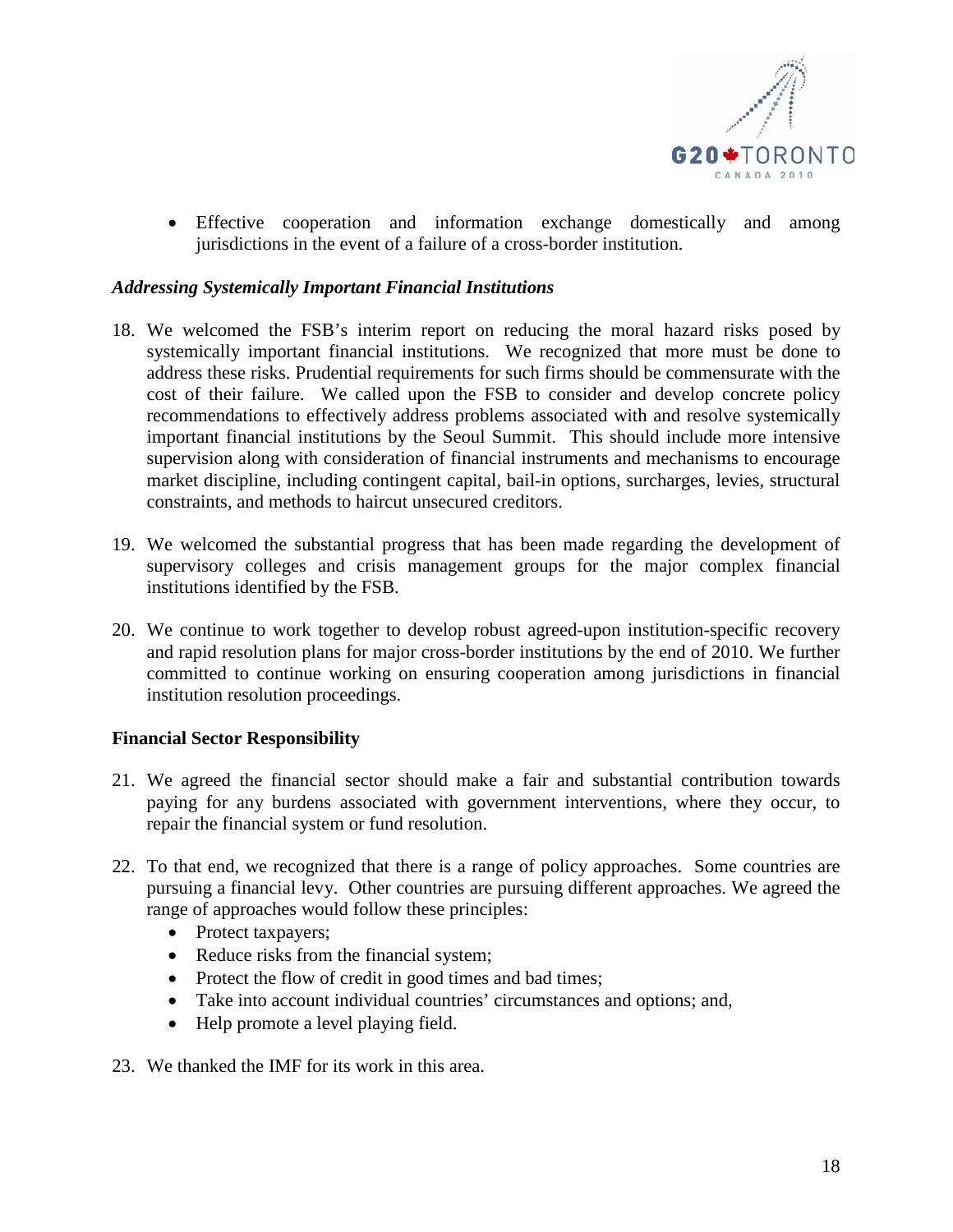

## *Financial Market Infrastructure and Scope of Regulation*

- 24. We agreed on the need to strengthen financial market infrastructure in order to reduce systemic risk, improve market efficiency, transparency and integrity. Global action is important to minimize regulatory arbitrage, promote a level playing field, and foster the widespread application of the principles of propriety, integrity, and transparency.
- 25. We pledged to work in a coordinated manner to accelerate the implementation of over-thecounter (OTC) derivatives regulation and supervision and to increase transparency and standardization. We reaffirm our commitment to trade all standardized OTC derivatives contracts on exchanges or electronic trading platforms, where appropriate, and clear through central counterparties (CCPs) by end-2012 at the latest. OTC derivative contracts should be reported to trade repositories (TRs). We will work towards the establishment of CCPs and TRs in line with global standards and ensure that national regulators and supervisors have access to all relevant information. In addition we agreed to pursue policy measures with respect to haircut-setting and margining practices for securities financing and OTC derivatives transactions that will reduce procyclicality and enhance financial market resilience. We recognized that much work has been done in this area. We will continue to support further progress in implementing these measures.
- 26. We committed to accelerate the implementation of strong measures to improve transparency and regulatory oversight of hedge funds, credit rating agencies and over-the-counter derivatives in an internationally consistent and non-discriminatory way. We also committed to improve the functioning and transparency of commodities markets. We call on credit rating agencies to increase transparency and improve quality and avoid conflicts of interest, and on national supervisors to continue to focus on these issues in conducting their oversight.
- 27. We committed to reduce reliance on external ratings in rules and regulations. We acknowledged the work underway at the BCBS to address adverse incentives arising from the use of external ratings in the regulatory capital framework, and at the FSB to develop general principles to reduce authorities' and financial institutions' reliance on external ratings. We called on them to report to our Finance Ministers and Central Bank Governors in October 2010.
- 28. We acknowledged the significant work of the International Organization of Securities Commission (IOSCO) to facilitate the exchange of information amongst regulators and supervisors, as well as IOSCO's principles regarding the oversight of hedge funds aimed at addressing related regulatory and systemic risks.
- 29. We called on the FSB to review national and regional implementation of prior G-20 commitments in these areas and promote global policy cohesion and to assess and report to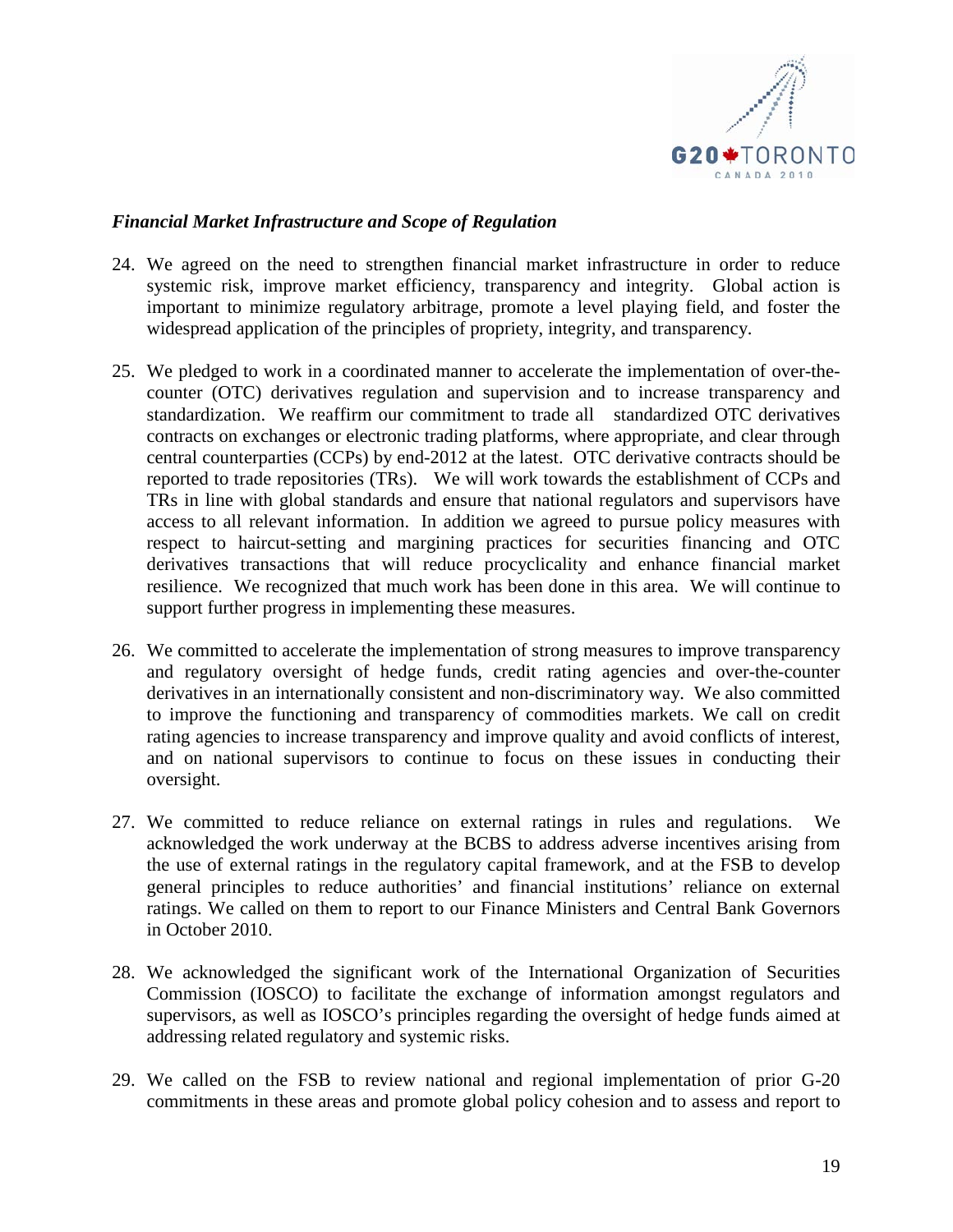

our Finance Ministers and Central Bank Governors in October 2010 if further work is required.

### *Accounting Standards*

- 30. We re-emphasized the importance we place on achieving a single set of high quality improved global accounting standards. We urged the International Accounting Standards Board and the Financial Accounting Standards Board to increase their efforts to complete their convergence project by the end of 2011.
- 31. We encouraged the International Accounting Standards Board to further improve the involvement of stakeholders, including outreach to emerging market economies, within the framework of the independent accounting standard setting process.

### *Assessment and Peer Review*

- 32. We pledged to support robust and transparent independent international assessment and peer review of our financial systems through the IMF and World Bank's Financial Sector Assessment Program and the FSB peer review process. The mutual dependence and integrated nature of our financial system requires that we all live up to our commitments. Weak financial systems in some countries pose a threat to the stability of the international financial system. International assessment and peer review are fundamental in making the financial sector safer for all.
- 33. We reaffirmed the FSB's principal role in the elaboration of international financial sector supervisory and regulatory policies and standards, co-ordination across various standardsetting bodies, and ensuring accountability for the reform agenda by conducting thematic and country peer reviews and fostering a level playing field through coherent implementation across sectors and jurisdictions. To that end, we encourage the FSB to look at ways to strengthen its capacity to keep pace with growing demands.
- 34. We called upon the FSB to expand upon and formalize its outreach activities beyond the membership of the G-20 to reflect the global nature of our financial system. We recognized the prominent role of the FSB, along with other important organizations including, the IMF and World Bank. These organizations, along with other international standard setters and supervisory authorities, play a central role to the health and well-being of our financial system.
- 35. We fully support the FSB's thematic peer reviews as a means of fostering consistent crosscountry implementation of financial and regulatory policies and to assess their effectiveness in achieving their intended results. We welcomed the FSB's first thematic peer review report on compensation, which showed progress in the implementation of the FSB's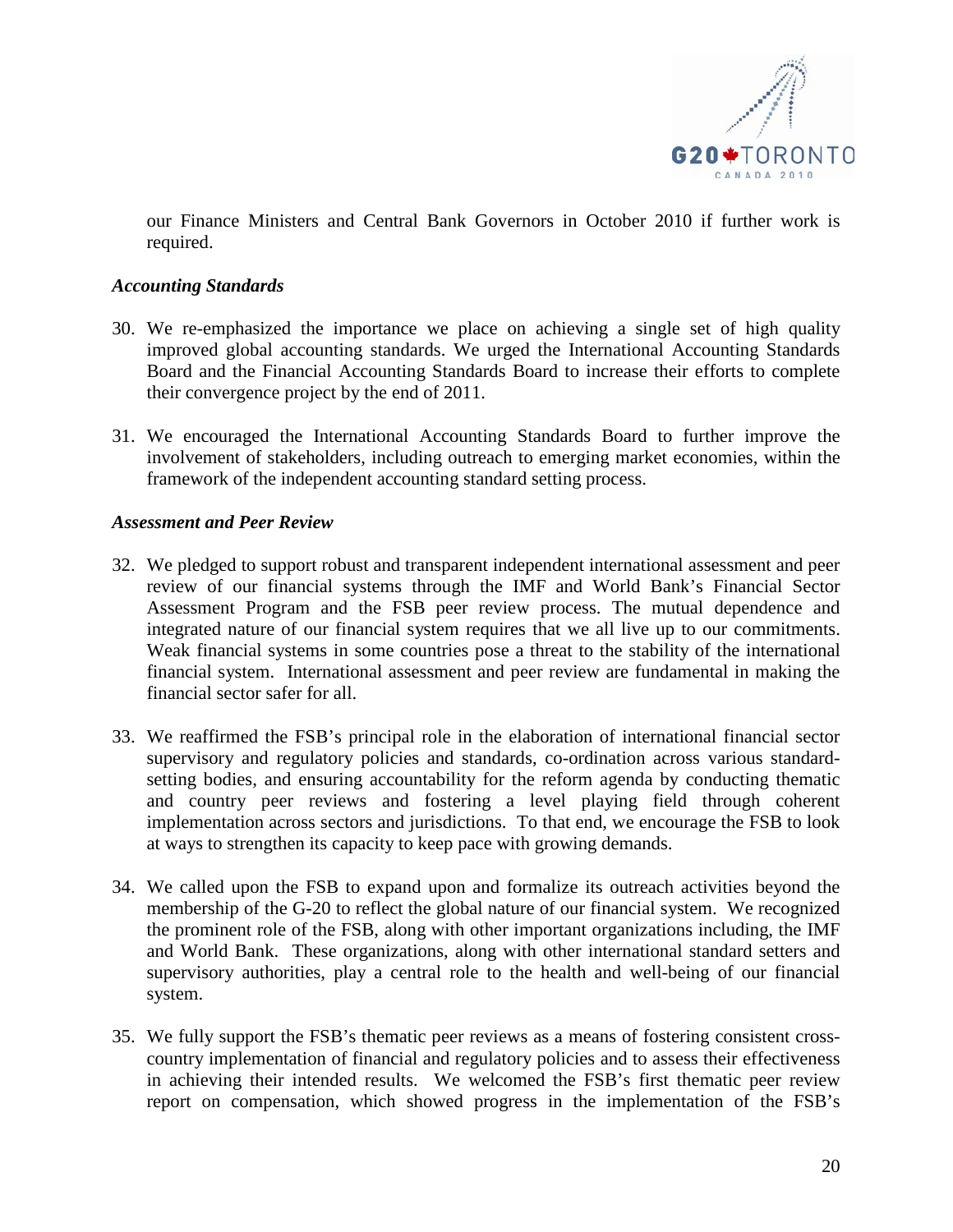

standards for sound compensation, but full implementation is far from complete. We encouraged all countries and financial institutions to fully implement the FSB principles and standards by year-end. We call on the FSB to undertake ongoing monitoring in this area and conduct a second thorough peer review in the second quarter of 2011. We also look forward to the results of the FSB's thematic review of risk disclosures.

36. We acknowledged the significant progress in the FSB's country review program. These reviews are an important complement to the IMF/World Bank Financial Sector Assessment Program and provide a forum for peer learning and dialogue to address challenges. Three reviews will be completed this year.

#### *Other International Standards and Non-cooperative Jurisdictions*

- 37. We agreed to consider measures and mechanisms to address non-cooperative jurisdictions based on comprehensive, consistent and transparent assessment, and encourage adherence, including by providing technical support, with the support of the international financial institutions (IFIs).
- 38. We fully support the work of the Global Forum on Transparency and Exchange of Information for Tax Purposes, and welcomed progress on their peer review process, and the development of a multilateral mechanism for information exchange which will be open to all interested countries. Since our meeting in London in April 2009, the number of signed tax information agreements has increased by almost 500. We encourage the Global Forum to report to Leaders by November 2011 on progress countries have made in addressing the legal framework required to achieve an effective exchange of information. We also welcome progress on the Stolen Asset Recovery Program, and support its efforts to monitor progress to recover the proceeds of corruption. We stand ready to use countermeasures against tax havens.
- 39. We fully support the work of the Financial Action Task Force (FATF) and FATF-Style Regional Bodies in their fight against money laundering and terrorist financing and regular updates of a public list on jurisdictions with strategic deficiencies. We also encourage the FATF to continue monitoring and enhancing global compliance with the anti-money laundering and counter-terrorism financing international standards.
- 40. We welcomed the implementation of the FSB's evaluation process on the adherence to prudential information exchange and international cooperation standards in all jurisdictions.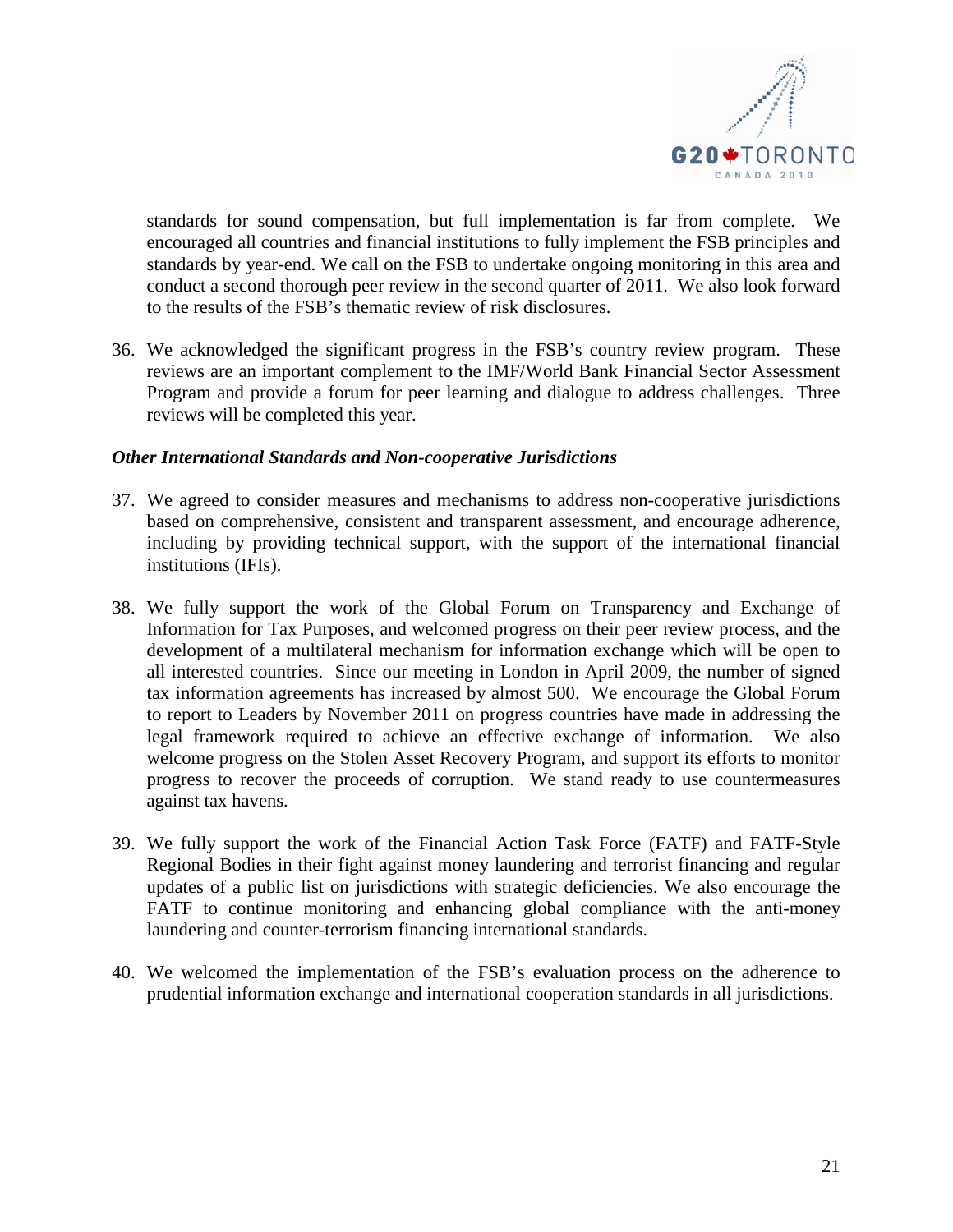

## **ANNEX III**

## **Enhancing the Legitimacy, Credibility and Effectiveness of the IFIs and Further Supporting the Needs of the Most Vulnerable**

- 1. The global economic and financial crisis has demonstrated the value of the International Financial Institutions (IFIs) as instruments for coordinating multilateral action. These institutions were on the front-line in responding to the crisis, mobilizing \$985 billion in critical financing. In addition, the international community and the IFIs mobilized over \$250 billion in trade finance.
- 2. The crisis also demonstrated the importance of delivering further reforms. As key platforms for our cooperation, we are committed to strengthening the legitimacy, credibility and effectiveness of the IFIs, to ensure that they are capable of helping us maintain global financial and economic stability and supporting the growth and development of all their members.
- 3. To enhance the legitimacy and effectiveness of the IFIs, we committed in London and Pittsburgh to support new open, transparent and merit-based selection processes for the heads and senior leadership of all International Financial Institutions. We will strengthen these processes in the lead up to the Seoul Summit in the context of broader reform.

### *MDB Financing*

- 4. Since the start of the global financial crisis, the MDBs have been playing an important role in the global response by exceeding our London commitment, in providing \$235 billion in lending, more than half of which has come from the World Bank Group. At a time when private sector sources of finance were diminished, this lending was critical to global stabilization. Now more than ever, the MDBs are key development partners for many countries.
- 5. We have fulfilled our commitment to ensure that the MDBs have appropriate resources through capital increases for the major MDBs, including the Asian Development Bank (AsDB), the African Development Bank (AfDB), the Inter-American Development Bank (IADB), the European Bank for Reconstruction and Development (EBRD), the World Bank Group, notably the International Bank for Reconstruction and Development (IBRD) and the International Finance Corporation (IFC). As major shareholders at these institutions, we have worked together with other members to increase their capital base by 85%, or approximately \$350 billion. Overall, their total lending to developing countries will grow from \$37 billion per year to \$71 billion per year. This will improve their ability to address the increasing demand in the short and medium terms and to have enough resources to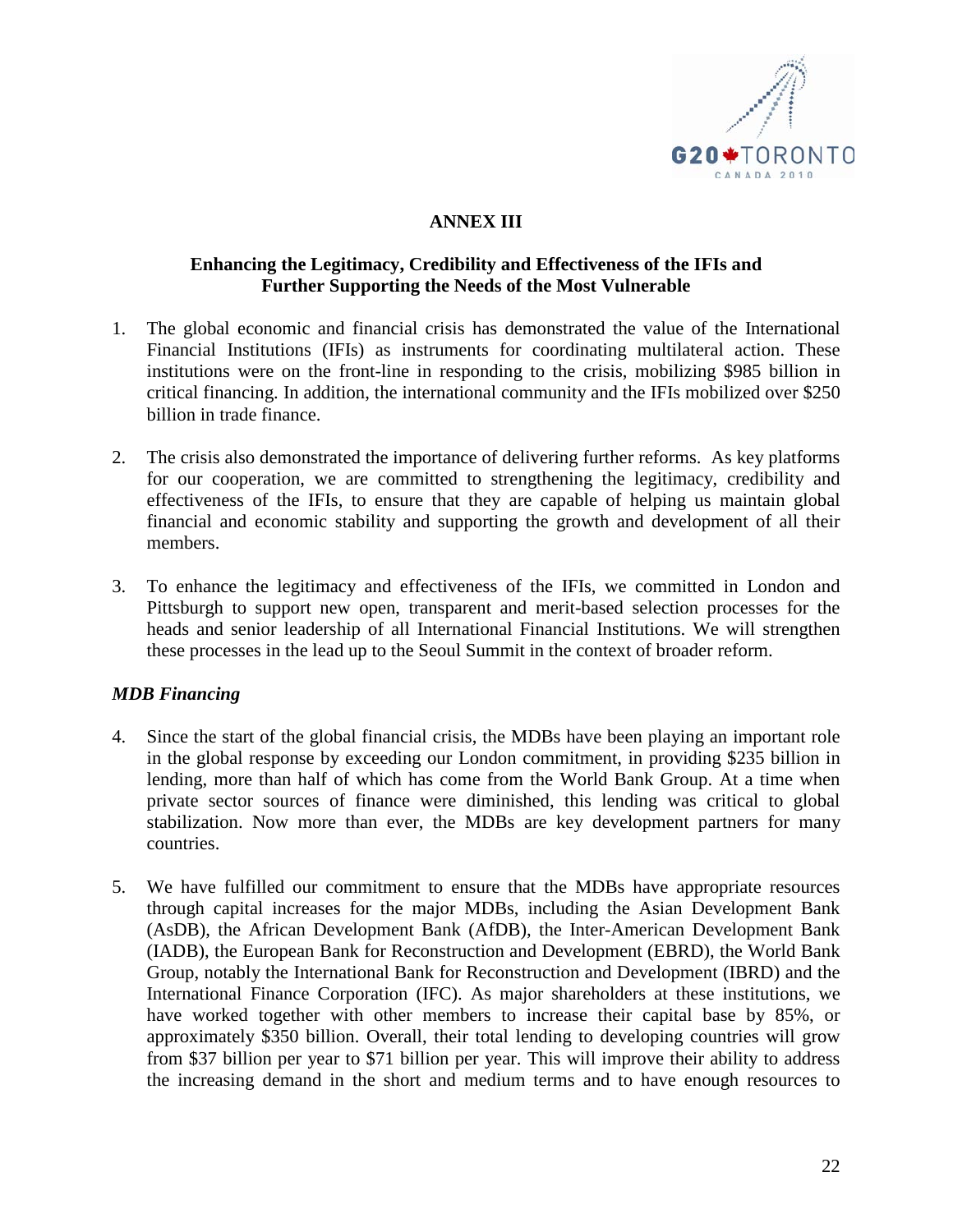

support their members. We support efforts to implement these agreements as quickly as possible.

| <b>MDB</b>        | <b>Capital Increase</b>           | <b>Pre-Crisis Annual</b><br>Lending <sup>a</sup> | <b>New Annual</b><br>Lending <sup>b</sup> |
|-------------------|-----------------------------------|--------------------------------------------------|-------------------------------------------|
| AfDB              | 200% increase                     | \$1.8 B                                          | \$6B                                      |
| AsDB              | 200% increase                     | \$5.8 B                                          | \$10 B                                    |
| EBRD <sup>c</sup> | 50% increase                      | \$5.3 B                                          | \$11B                                     |
| IADB <sup>d</sup> | 70% increase                      | \$6.7 B                                          | \$12B                                     |
| <b>IBRD</b>       | 30% increase                      | \$12.1 B                                         | \$15B                                     |
| <b>IFC</b>        | \$200M selective capital increase | \$5.4B                                           | \$17B                                     |
| <b>Total</b>      | 85% increase in MDB capital       | \$37B                                            | \$71 B                                    |

**\*All dollar figures USD**

 $a_{\text{1}}$  2000-2008.  $b_{\text{2}}$  2012-2020.  $c_{\text{2}}$  mostly callable, of a temporary nature, for CRR4;  $d_{\text{1}}$  Includes agreement to relieve Haiti's debt to the IADB

- 6. We recognize the acute development needs in Africa, the region the furthest behind on the Millennium Development Goals. For this reason, the African Development Bank will be capitalized for substantial growth, with a 200% increase in its capital and corresponding tripling of its annual lending levels, to strengthen capacity to support the region's long-term growth and development.
- 7. To ensure that the IFC has the resources necessary for its continued growth, we will consider a long-term hybrid instrument to shareholders and earnings retention, to complement the recent selective capital increase linked to voice reforms.
- 8. In order to support low income countries, given their need to borrow at more concessional terms, we will fulfill our commitment to ensure an ambitious replenishment for the concessional lending facilities of the MDBs, especially the International Development Association (IDA) and the African Development Fund, which are undergoing financial replenishments this year. We welcome the fact that many G-20 members have taken important steps to join as donors to these institutions. We reiterated our support for fairer and wider burden sharing.

# *MDB Reforms*

<span id="page-22-0"></span>9. We have also fulfilled our commitment to ensure that these capital increases are joined to ongoing and important institutional reforms to make the MDBs more effective, efficient and accountable. These include: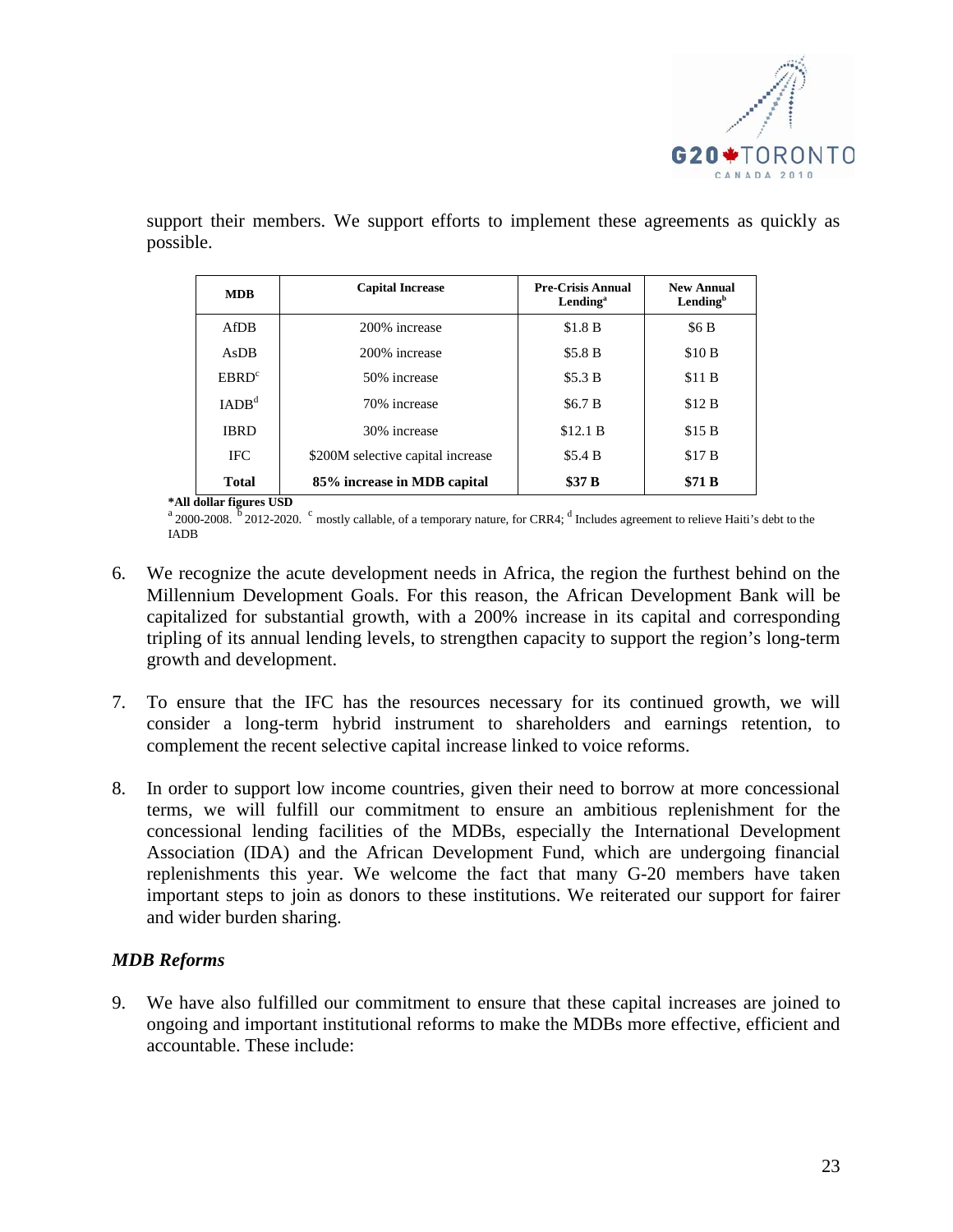

- Commitments to further support the poorest countries in a financially prudent way, including by transferring resources, where feasible, from MDB net income to their respective lending facilities for low income countries and increasing their investment activities in low income countries and frontier regions. This will ensure that the new capital resources benefit both low income and middle income countries.
- Specific actions for greater transparency, stronger accountability, improved institutional governance deeper country ownership, more decentralization and use of country systems where appropriate, and enhanced procurement guidelines, new ways of managing and tracking results and financial contributions, strengthen knowledge management, ensuring the right human resources with appropriate diversity, better implementing environmental and social safeguards, sound risk management, and ensuring financial sustainability with pricing linked to expenses, and a commitment to continue to reduce administrative expenses and make them more transparent.
- Deeper support for private sector development, including through more private sector operations and investment, as a vital component of sustainable and inclusive development.
- Recommitting to their core development mandates and taking up a greater role in the provision of global solutions to transnational problems, such as climate change and food security.
- 10. With these reform commitments, we are building not just bigger MDBs, but better MDBs, with more strategic focus on lifting the lives of the poor, underwriting growth, promoting security, and addressing the global challenges of climate change and food security. Implementation of these reforms has already begun, and we will continue to ensure that this work is completed and that further reforms are undertaken where necessary.

# *World Bank Group Voice Reforms*

11. We welcomed the agreement on the World Bank's voice reform to increase the voting power of developing and transition countries by 3.13% consistent with the agreement at the Pittsburgh Summit. When combined with the 1.46% increase agreed in the previous phase of the reforms, this will provide a total shift of 4.59% to DTCs, bringing their overall voting power to 47.19%. We committed to continue moving over time towards equitable voting power, while protecting the smallest nations, by arriving at a dynamic formula which primarily reflects countries' evolving economic weight and the World Bank's development mission. We also endorsed voice reforms at the IFC which will provide a total shift of 6.07%, to bring DTC voting power to 39.48%.

# *Debt Relief for Haiti*

12. We stand united with the people of Haiti as they struggle to recover from the devastation wrought by the earthquake in January, and we join other donors in providing assistance in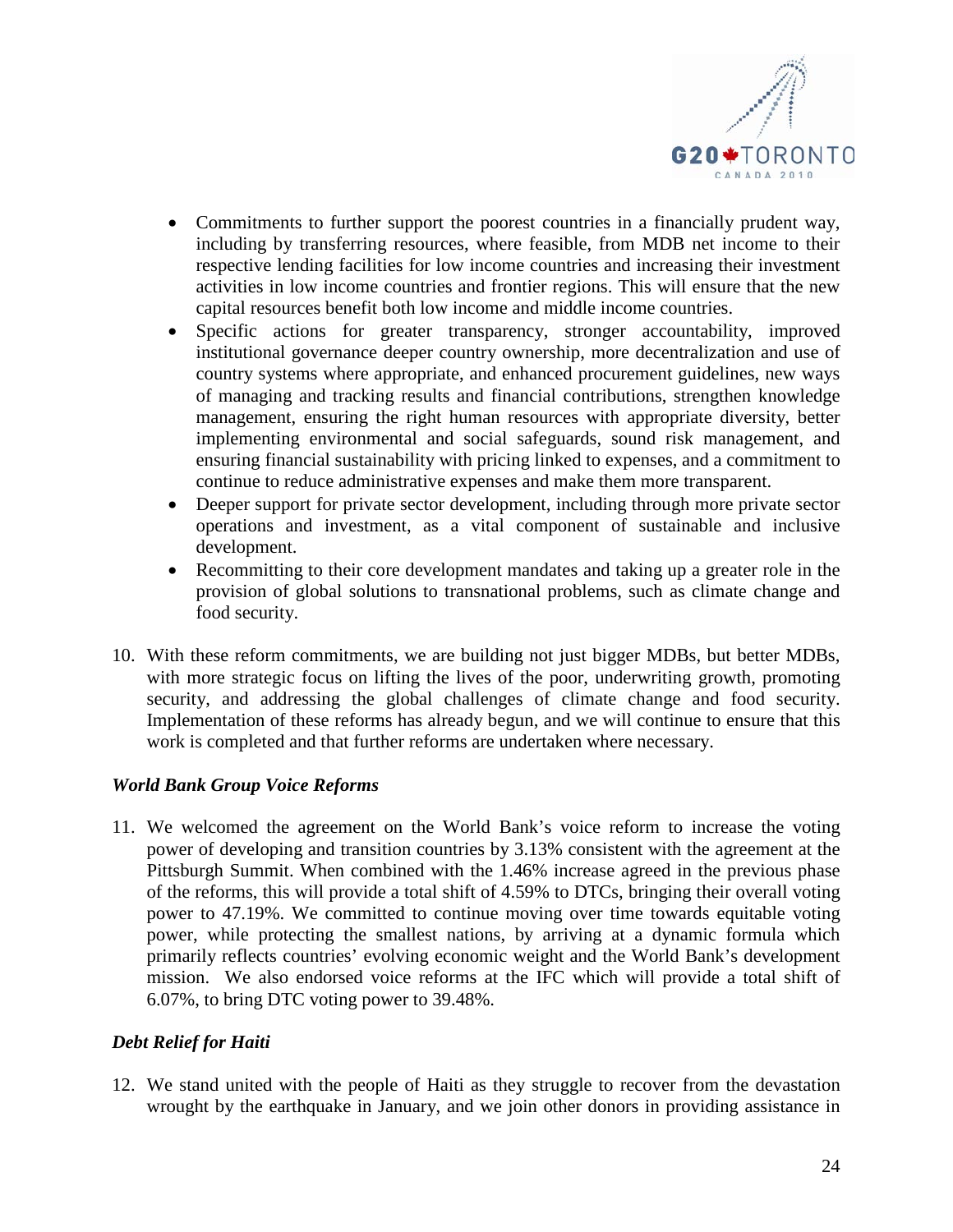

this difficult time, including through the Haiti Reconstruction Fund set up by the World Bank, the Inter-American Development Bank and the United Nations. To ensure that Haiti's recovery efforts can focus on its reconstruction action plan, rather than the debt obligations of its past, our Finance Ministers agreed last April to support full cancellation of Haiti's debts to all IFIs, including through burden sharing of the associated costs, where necessary. We are pleased that an agreement on a framework for cancelling such debt has been reached at the IMF; the World Bank, the International Fund for Agriculture Development, and soon at the Inter-American Development Bank. We will contribute our fair shares of the associated costs as soon as possible. We will report on progress at the Seoul Summit.

# *IMF Reforms*

- 13. We are committed to strengthening the legitimacy, credibility and effectiveness of the IMF to ensure it succeeds in carrying out its mandate. Important actions have been taken by the G-20 and the international community since the onset of the crisis, including the mobilization of \$750 billion to support IMF members' needs for crisis financing. The IMF raised \$250 billion in new resources through immediate bilateral loans and note purchase agreements, to be subsequently incorporated into a \$500 billion expansion of the New Arrangements to Borrow (NAB). The IMF also implemented a \$250 billion new general allocation of SDRs to bolster the foreign exchange reserves of all members. Along with important surveillance and lending reforms, including a new early-warning exercise and the creation of new precautionary instruments such as the Flexible Credit Line, these actions have significantly increased the IMF's crisis response capacity. However, important work remains to be completed to fully reform the IMF.
- 14. We called for an acceleration of the substantial work still needed for the IMF to complete the quota reform by the Seoul Summit and in parallel deliver on other governance reforms, in line with commitments made in Pittsburgh. Modernizing the IMF's governance is a core element of our effort to improve the IMF's credibility, legitimacy, and effectiveness. We recognize that the IMF should remain a quota-based organization and that the distribution of quotas should reflect the relative weights of its members in the world economy, which have changed substantially in view of the strong growth in dynamic emerging market and developing countries. To this end, we are committed to a shift in quota share to dynamic emerging market and developing countries of at least five percent from over-represented to under-represented countries using the current IMF quota formula as the basis to work from. We are also committed to protecting the voting share of the poorest in the IMF. As part of this process, we agree that a number of other critical issues will need to be addressed, including: the size of any increase in IMF quotas, which will have a bearing on the ability to facilitate change in quota shares; the size and composition of the Executive Board; ways of enhancing the Board's effectiveness; and the Fund Governors' involvement in the strategic oversight of the IMF. Staff diversity should be enhanced.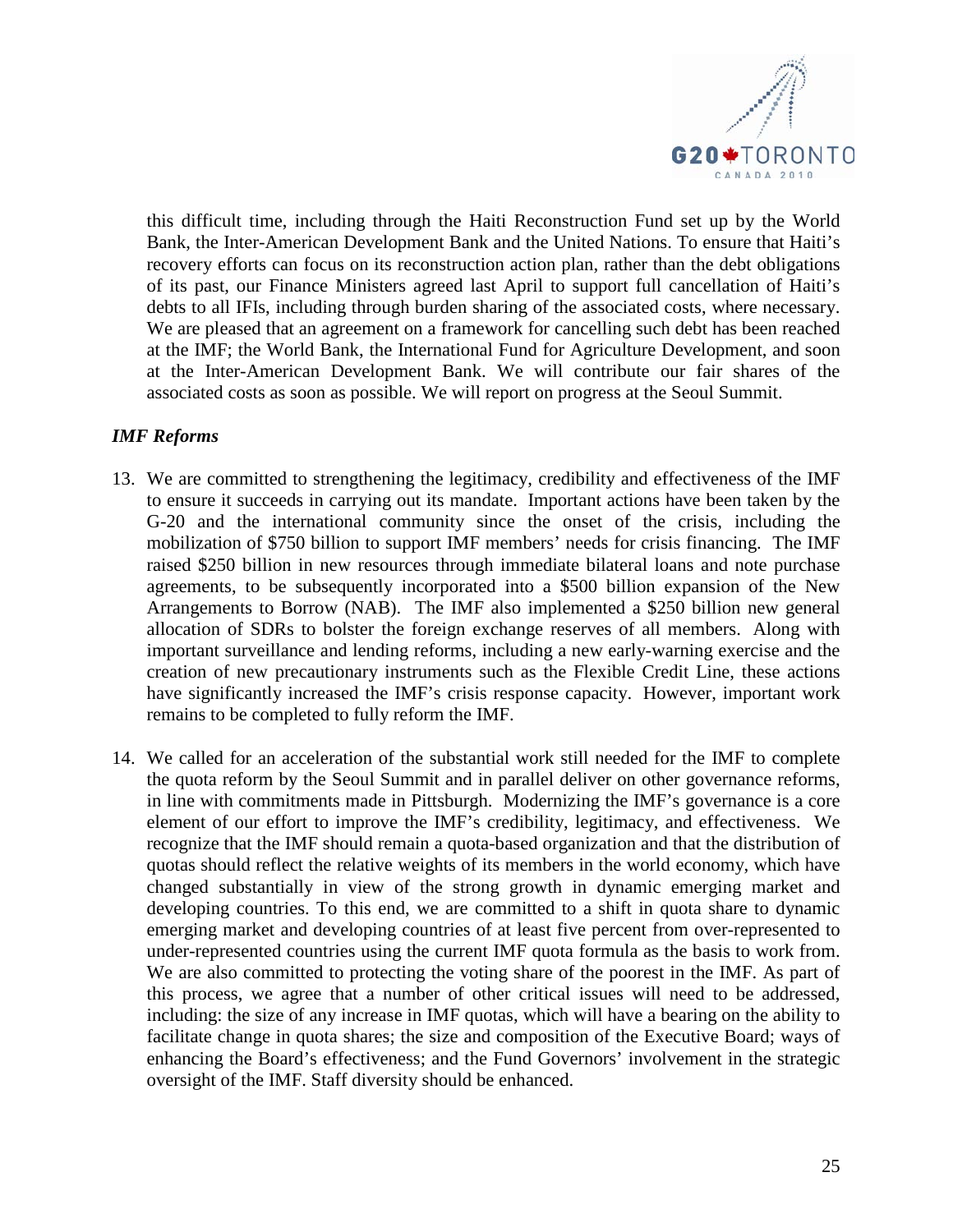

- 15. We underscored our resolve to ensure the IMF has the resources it needs so that it can play its important role in the world economy. The majority of G-20 members have ratified the 2008 IMF Quota and Voice Reforms, fulfilling an important commitment made in London. Those members who have yet to ratify commit to doing so by the Seoul Summit. This action will not just enhance the legitimacy of the IMF by increasing the voice and participation of developing countries, it will also provide the IMF with \$30 billion in new quota resources. We call on all IMF members to ratify the agreement this year.
- 16. A number of G-20 members have already formally accepted the recently agreed reforms to the expanded NAB, which will provide a significant back-stop to IMF quota resources, consolidating over \$500 billion for IMF lending to countries in crisis. Other participating G-20 members will complete the acceptance process by the next meeting of G-20 Finance Ministers and Central Bank Governors. We call on all existing and new NAB participants to do the same.
- 17. G-20 members committed to ensure that the IMF's concessional financing for the poorest countries be expanded by \$6 billion through the proceeds from the agreed sale of IMF gold, consistent with the IMF's new income model, and the employment of internal and other resources. We are delivering. Some G-20 members have supported this commitment with additional loan and subsidy resources for the Poverty Reduction and Growth Trust (PRGT) and some others plan to contribute in the coming months.
- 18. We acknowledged a need for national, regional and international efforts to deal with capital flow volatility, financial fragility, and prevent crisis contagion. We task our Finance Ministers and Central Bank Governors to prepare policy options, based on sound incentives, to strengthen global financial safety nets for our consideration at the Seoul Summit. In line with these efforts, we also call on the IMF to make rapid progress in reviewing its lending instruments, with a view to further reforming them as appropriate. In parallel, IMF surveillance should be enhanced to focus on systemic risks and vulnerabilities wherever they may lie. Our goal is to build a more stable and resilient international monetary system.

### *Further Supporting the Needs of the Most Vulnerable*

19. We have made significant progress in supporting the poorest countries during the crisis and must continue to take measures to assist the most vulnerable and must ensure that the poorest countries benefit from our efforts to restore global growth. We recognize the urgency of this, and are committed to meeting the Millennium Development Goals by 2015 and will reinforce our efforts to this end, including through the use of Official Development Assistance.